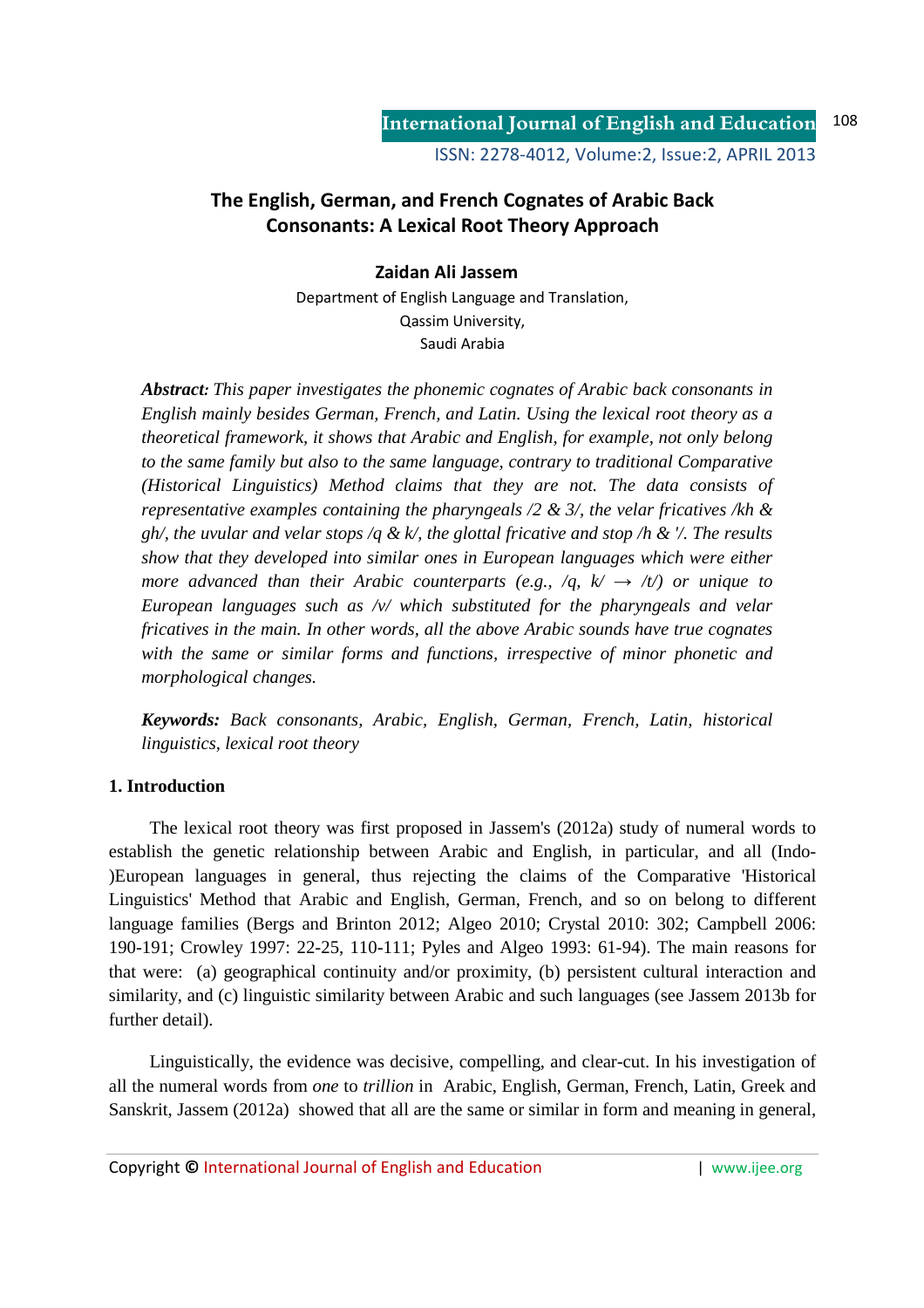#### **International Journal of English and Education** 109

ISSN: 2278-4012, Volume:2, Issue:2, APRIL 2013

forming true cognates with Arabic as their end origin. Jassem (2012b) examined common contextualized religious terms such as *Hallelujah, God, Anno Domini*, *Christianity, Judaism, welcome, worship,* and so on, which were also found to have true Arabic cognates. *Hallelujah*, for instance, is a reversal and shortening of the Arabic phrase *la ilaha illa Allah* '(There's) no god but Allah (God)' as follows:

| Halle | $+$ | lu   | $^+$ | jah           |  |                   |
|-------|-----|------|------|---------------|--|-------------------|
| Allah |     | la   |      | ilaaha & illa |  |                   |
| 'God' |     | 'no' |      |               |  | 'god' & 'except'. |

That is, *Halle* and *Allah* are the reverse of each other, *lu* and *la* (pronounced *lo* also) are the same, *jah* is a shortening of both *ilaaha* 'god' and *illa* 'but, except' which sound almost the same. Jassem (2012c) showed that personal pronouns in Arabic, English, German, French, Latin and related languages are true cognates, which descend from Arabic directly. Jassem (2012d) examined determiners like *the, this, an, both, a lot, very* in English, German, French, and Latin which were all found to have identical Arabic cognates. Jassem (2012e) established the Arabic genetic origins of verb *to be* forms in those languages. Jassem (2012f) showed that inflectional 'plural and gender' markers formed true cognates in all. Jassem (2013a) demonstrated the Arabic origins of English, German, and French derivational morphemes like *activity, activate, determine, whiten*. Finally, Jassem (2013b) dealt with the Arabic origins of negative particles and words like *in/no* in English and its sisters.

The lexical root theory has been used as the theoretical framework in all, which is so called because of employing the lexical (consonantal) root in examining genetic relationships between words like the derivation of *rewritten* from *write* (or simply *wrt*). The main reason for that is because it carries and determines the basic meaning of the word regardless of affixation such as *overwrite, underwrite, writing*. Historically speaking, all classical Arabic dictionaries (e.g., Ibn Manzoor 1974) used consonantal roots in listing lexical entries, first founded by Alkhaleel bin Ahmad Alfaraheedi (Jassem 2012e).

The lexical root theory has a simple structure, comprised of a theoretical construct, hypothesis or principle and five practical procedures. The principle states that Arabic and English as well as (Indo)European languages are not only genetically related but also are directly descended from one language, which may be Arabic in the end. In fact, it claims in its strongest version that they are all dialects of the same language. The applied procedures for analyzing lexical roots are (i) methodological, (ii) lexicological, (iii) linguistic, (iv) relational, and (v) comparative/historical. As all have been reasonably described in the previous studies (Jassem 2012a-f, 2013a-b), only a brief summary will be given below.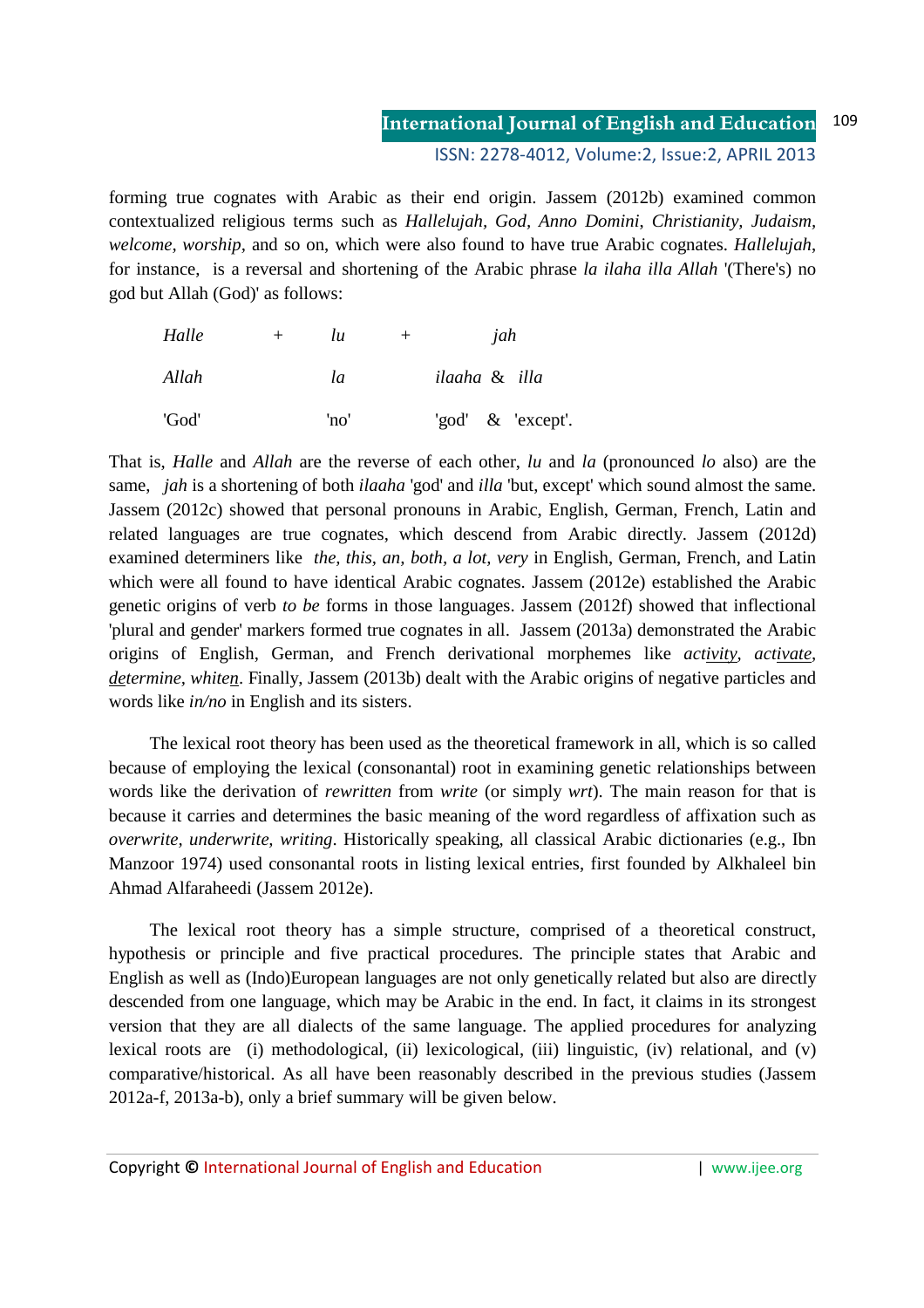The methodological procedure concerns data collection, selection, and statistical analysis. Apart from loan words, all language words, affixes or morphemes, and phonemes may be subject to study, and not only the core vocabulary as is commonly practiced in the field (Bergs and Brinton 2012; Crystal 2010; Pyles and Algeo 1993: 76-77; Crowley 1997: 88-90, 175-178). However, data selection is inevitable practically for which the most appropriate way would be to use semantic fields like the present and the above topics. The steady accumulation of evidence from such findings will aid in formulating rules and laws of language change later (cf. Jassem 2012f, 2013a-b). The statistical analysis employs the percentage formula (see 2.2 below).

The lexicological procedure is the first step in the analysis. Words are analyzed by (i) deleting affixes (e.g., *overwritten*  $\rightarrow$  *write*), (ii) using primarily consonantal roots (e.g., *write*  $\rightarrow$ *wrt*), and (iii) search for correspondence in meaning on the basis of word etymologies and origins (e.g., Harper 2012).

The linguistic procedure handles the analysis of the phonetic, morphological, grammatical and semantic structure and differences between words. The phonetic analysis considers sound changes within and across categories. That is, consonants may change their place and manner of articulation as well as voicing. Change by place relates to bilabial consonants  $\leftrightarrow$  labio-dental  $\leftrightarrow$ dental  $\leftrightarrow$  alveolar  $\leftrightarrow$  palatal  $\leftrightarrow$  velar  $\leftrightarrow$  uvular  $\leftrightarrow$  pharyngeal  $\leftrightarrow$  glottal (where  $\leftrightarrow$  signals change in both directions); manner change concerns stops  $\leftrightarrow$  fricatives  $\leftrightarrow$  affricates  $\leftrightarrow$  nasals  $\leftrightarrow$ laterals  $\leftrightarrow$  approximants; and change by voice indicates voiced consonants  $\leftrightarrow$  voiceless. Similarly, vowels may change as well. The three basic long Arabic vowels /a: (aa), i: (ee),  $\&$  u: (oo)/ (and their short versions besides the two diphthongs /ai (ay)/ and /au (aw)/ which are a kind of /i:/ and /u:/ respectively), may change according to (i) tongue part (e.g., front  $\leftrightarrow$  centre  $\leftrightarrow$ back), (ii) tongue height (e.g., high  $\leftrightarrow$  mid  $\leftrightarrow$  low), (iii) length (e.g., long  $\leftrightarrow$  short), and (iv) lip shape (e.g., round  $\leftrightarrow$  unround). These have additional allophones or variants which do not change meaning (see Jassem 2003: 98-113). Although English has a larger number of about 20 vowels, which vary from accent to accent (Roach 2009; Celce-Murcia et al 2010), they can still be treated within this framework. Furthermore, vowels are marginal in significance which may be totally ignored because the changes are limited in nature and do not affect the final result at all. In fact, the functions of vowels are grammatical such as indicating tense (e.g., *sing, sang, sung, song*) and plurality (e.g., *man/men*) and phonetic to link consonants to each other in speech.

Such sound changes result in processes like assimilation, dissimilation, deletion, merger, insertion, split, syllable loss, resyllabification, consonant cluster reduction or creation and so on. Finally, Sound change may operate in a multi-directional, cyclic, and lexically-diffuse or irregular manner. The criterion in all the changes is naturalness and plausibility; for example, the change from /k/ (e.g., *kirk, ecclesiastic*), a voiceless velar stop, to /ch/ (e.g., *church*), a voiceless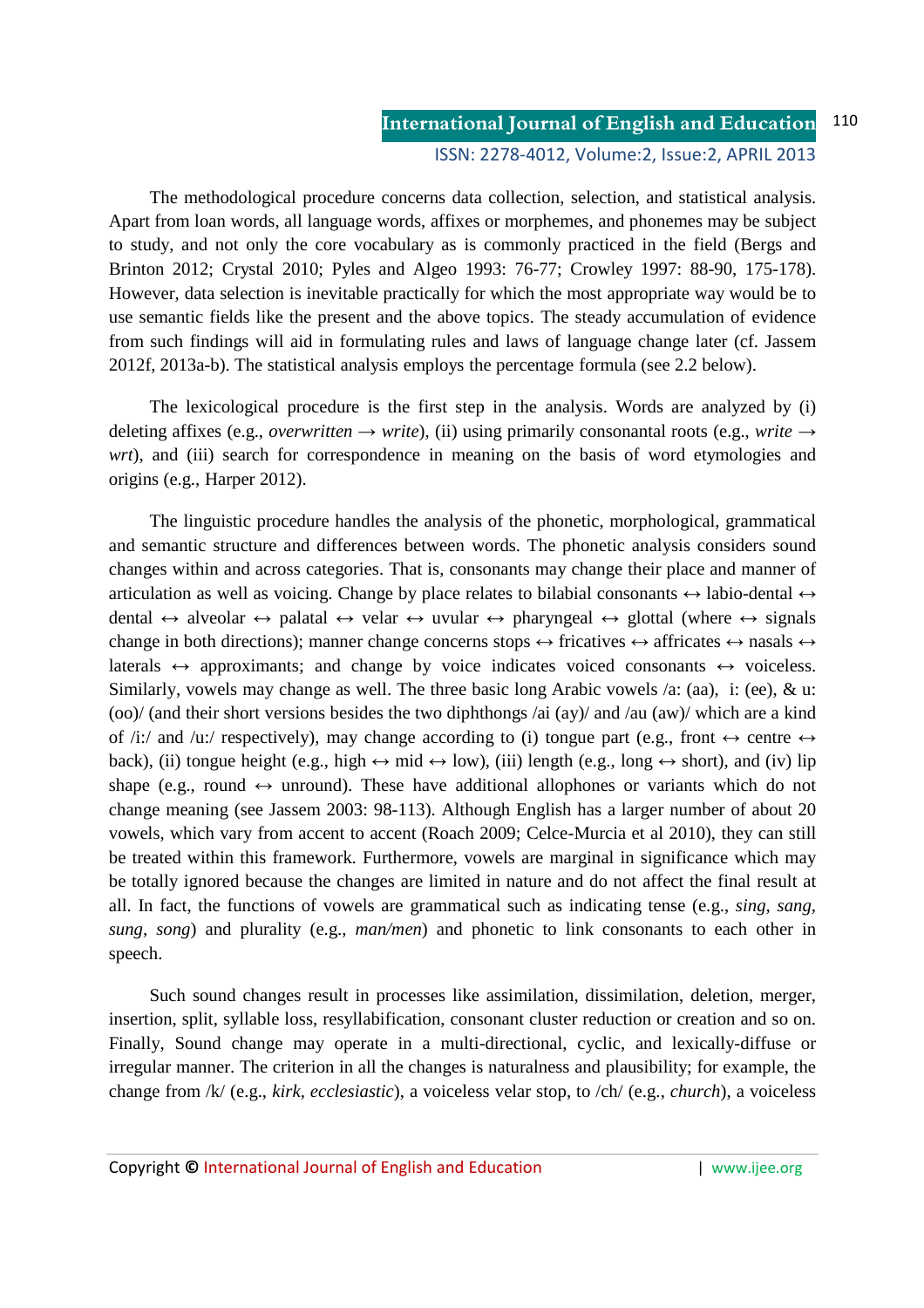palatal affricate, is more natural than to /s/, a voiceless alveolar fricative, as the first two are closer by place and manner (Jassem 2012b); the last is plausible.

The morphological and grammatical analyses overlap. The former examines the inflectional and derivational aspects of the grammar in general (Jassem 2012f, 2013a-b); the latter handles grammatical categories like pronouns, case, and word order (Jassem 2012c-d). Since their influence on the basic meaning of the lexical root is marginal, they may be ignored altogether.

The semantic analysis looks at meaning relationships between words, including lexical stability, multiplicity, convergence, divergence, shift, split, change, and variability. Stability means that word meanings have remained constant. Multiplicity denotes that words might have two or more meanings. Convergence means two or more formally and semantically similar Arabic words might have yielded the same cognate in English. Divergence signals that words have become opposites or antonyms of one another. Shift indicates that words have switched their sense within the same field. Lexical split means a word led to two different cognates. Change means a new meaning developed. Variability occurs in the presence of two or more variants for the same word.

The relational procedure examines and accounts for the relationship between form and meaning from three perspectives: formal and semantic similarity (e.g., *three, third, tertiary* and Arabic *thalath* 'three' (Damascus Arabic *talaat* (see Jassem 2012a)), formal similarity but semantic difference (e.g., *ship* and *sheep* (see Jassem 2012b), and formal difference but semantic similarity (e.g., *quarter, quadrant* and *cadre* from Arabic *qeeraaT* '1/4' (Jassem 2012a)).

Finally, in the comparative historical analysis, every word in English in particular and German, French, and Latin in general is compared with its Arabic counterpart phonetically, morphologically, and semantically on the basis of its history and development in English (e.g., Harper 2012; Pyles and Algeo 1993; Algeo 2010) and Arabic (e.g., Ibn Manzour 1974; Ibn Seedah 1996; AlsuyuTi 2010) besides the author's knowledge of both Arabic as a first language and English as a second language.

The lexical root theory will be applied in this paper to the investigation of the correlates or cognates of Arabic back consonant phonemes in English, German, French, and Latin to show their genetic relationship to and/or their descent from Arabic. It has six sections: an introduction, research methods, data, results, a discussion, and a conclusion**.**

### **2. Research Methods**

### *2.1 Data Sampling: Back Consonants*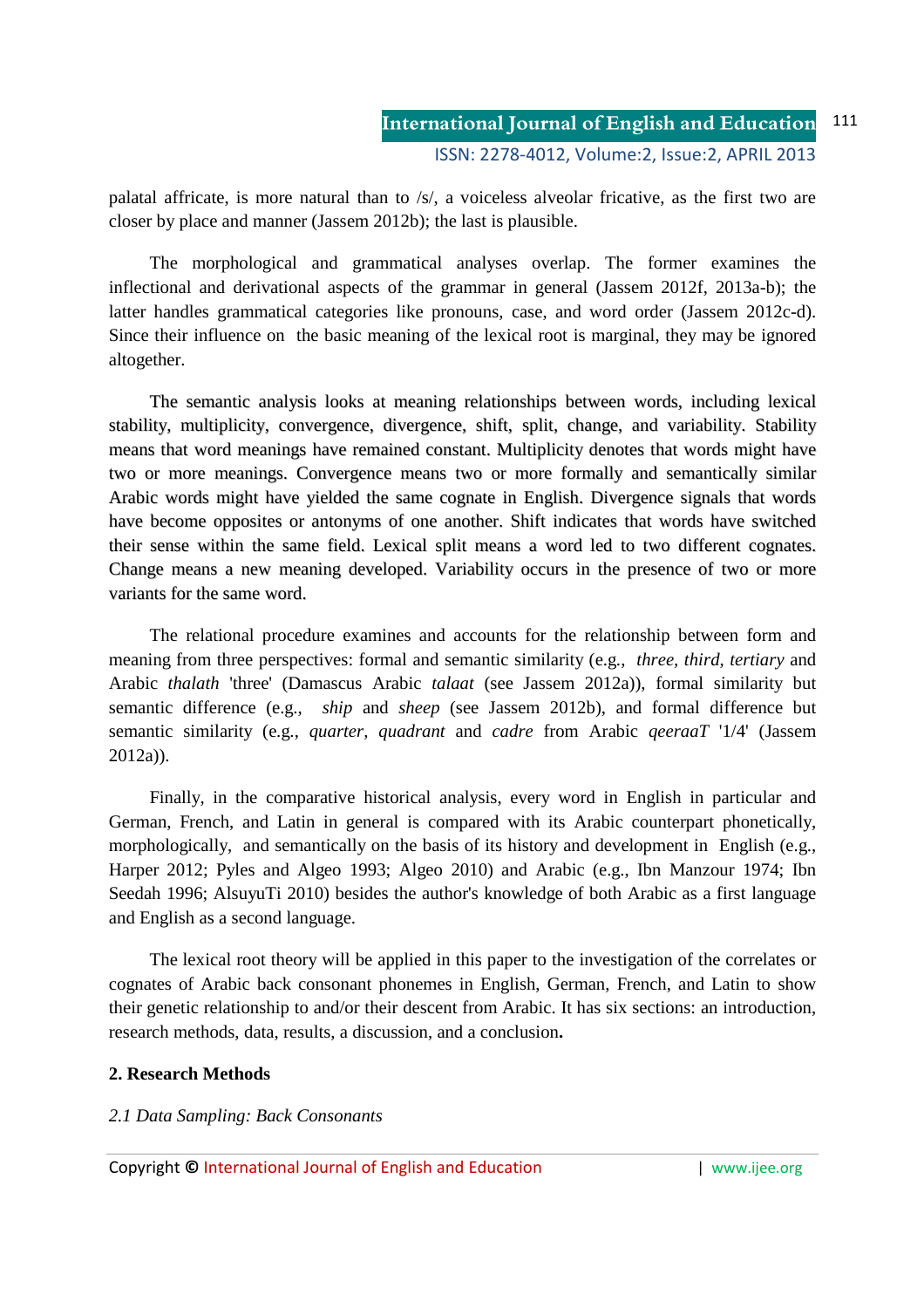Arabic, English, German, French, Latin, and Greek share similar sound systems in general. Arabic has 28 letters or phonemes- 25 consonants and 3 basic long vowels /aa, oo, & ee/, representing both vowels and semi-vowels. All the consonants are generally the same as their English, German, and French counterparts. However, Arabic has some special 'back' consonants, which are produced at the back of the mouth as a result of three articulatory processes. The first is contact between the back of the tongue and the velum or uvula, producing four sounds in all: /k/, a voiceless velar stop, /kh/, a voiceless velar fricative, /gh/, a voiced velar fricative, and /q/, a voiceless uvular stop. The second is due to retraction of the root of the tongue towards the pharynx, leading to two fricative pharyngeals: a voiceless /2/ and a voiced /3/. The last is a glottal stricture with two voiceless sounds: a fricative /h/ and a stop /'/.

In addition, Arabic has four emphatics which result from two strictures or articulations: one primary (alveolar/dental) and one secondary where the back of the tongue retracts towards the pharynx. Hence the name pharyngealization (Jassem 1993, 1994a-b; Ladefoged 2001: 218). In this work, they are transcribed in capital letters  $\overline{T}$ , D, S, & Dh/, which can actually be treated like their plain counterparts /t, d, s, & dh/. Therefore, they will not be treated here. In English, labio-velar /w/ and dark (velarized)  $/l$  are such examples (Ladefoged 2001: 218).

 In spoken Arabic, the pharyngeals and velar fricatives have remained intact over the ages although /3/ varies with /n/ in some cases as in *a3Ta* v. *anTa* 'give' (my accent). The uvular and velar stops  $\sqrt{q}$  and  $\sqrt{k}$  have undergone huge changes which vary from accent to accent; for example, *qiddam* 'in front of' may be said with /g, gh, k, ', j, & dz/ whereas *kaan* 'was' with /ch, sh,  $\&$  ts/ (Jassem 1993, 1994a-b). The glottal stop // is highly variable where it is usually (a) dropped in speech as in *ra's* v. *raas* 'head', *bi'r* v. *beer* 'well' or (b) replaced by (i) /w/ as in *'ain* v. *wain* 'where', (ii) /y/ as in *sa'al* v. *siyal* 'ask', *maa'* v. *may* 'water', or (iii) /h/ as in *shaima'* v. *sheemeh* 'proper name'. Similarly, /h/ is usually silent in final position at pause. In European languages, all have disappeared except for /k/ and, to a lesser extent, /h/ where it is silent in French (Lawless 2012), Latin (Omniglot 2012), and Greek (Wikipedia 2012). The voiced velar fricative /gh/ occurs as an /r/-variant in French as in *Paris*, *rouge* 'red' whereas its voiceless counterpart occurs as a /k/-variant in German as in *Buch* 'book' (Bauer 2012), and Greek (Wikipedia 2012). /q/ represents orthographic heritage rather than sound change, so it never existed as a sound in European languages. However, all were replaced by other closer sounds.

To sum up, the back consonants  $/2$ , 3, kh, gh, q, k, h,  $\& \vee$  constitute the data here, by using select, representative examples derived from the author's research over the years, dating as far back as to 1984 in his doctoral days at Durham University, UK, and later in Syria, Malaysia, and KSA. For the sake of clarity, economy and due to their similarity in European languages, all the exemplary words below will be mostly for English versus Arabic, of course.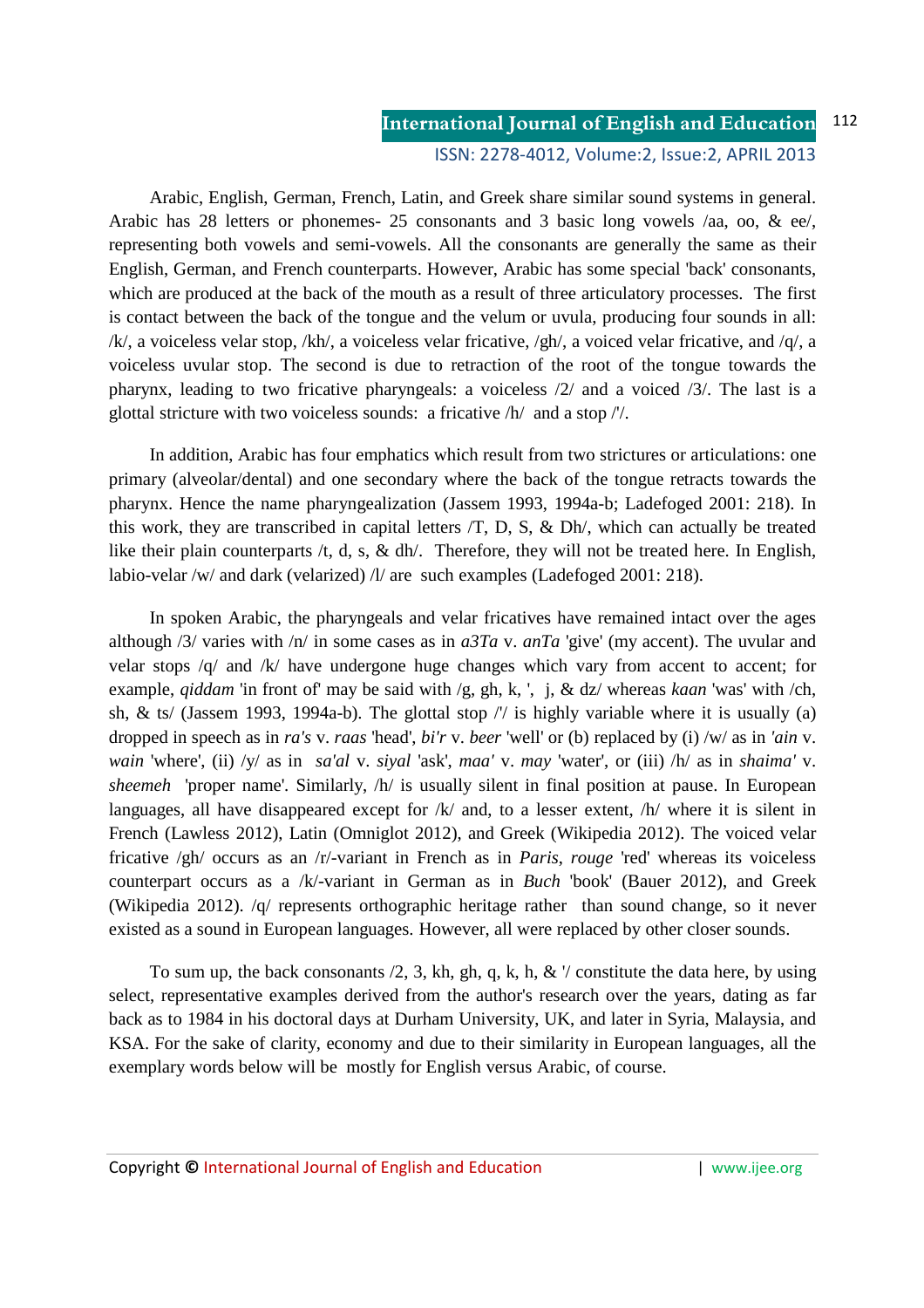### *2.2 Data Analysis*

The data will be analyzed theoretically and statistically. The theoretical analysis utilizes the lexical root theory as a framework as surveyed above. The statistical analysis calculates the percentage of shared elements by dividing the number of cognates over the total number of investigated ones multiplied by a 100. For example, suppose the total number of investigated pronouns or words is 20, of which 19 are true cognates (Jassem 2102c). Calculating the percentage of cognates would be  $19/20 \text{ X } 100 = 95\%$ . Finally, the resultant figures are checked against Cowley's (1997: 173, 182) formula to determine whether such words or phonemes are accents of the same language or languages of the same family, and so on (for a survey, see Jassem 2012a-b).

### **3. The Results**

### *3.1 The Voiceless Pharyngeal Fricative /2/*

Arabic /2/ irregularly developed into several similar sounds in English as follows:

- a) **/v/** as in *vita, vital, vitality, revitalize, vitamin, viva*, *survive, revive,* etc., from Ar. *2aiat* 'life', *2ai* 'alive' (Jassem 2012a); *live, alive, life* from Ar. *2ai* where /l/ split from /v/ (or from *roo2* 'soul, life' where /r/ became /l/); *vie* from Ar. *waaha* 'vie with, compete' where /w & h/ merged into /v/; *arrive* from Ar. *raa2/aroo2* 'go' via lexical shift; *travel* from Ar. *tir2aal* 'travel'; *evolve, evolution, involve, revolve, revolution, devolve, convolve, Volvo*  from Ar. *2awla* 'about, change, turn' (Jassem 2012b); *invoke, invocation, revoke, provoke*, etc. from Ar. *2aka* 'talk'; *value, valuables* from Ar. *2ulee* 'jewels, gold and silver' or from *thaman/thameen* 'price, expensive' where /th & m/ merged into /v/ while /n/ turned onto /l/.
- b) **/w/** as in *worry, worried, wary, wariness* from Ar. *2aira(n)* 'worry, (worried)'; *wizard(ry)* from a reordered Ar. *sa2irat* or *baSSaarat* 'wizard'; *war* from Ar. *2arb* 'war' where /2 & b/ merged into /w/ or *wagha* 'war' where /gh/ became /r/; *worship* from a reordered Ar. *sub2aan* 'glorify God' where /s & n/ passed into /sh & r/ each (Jassem 2012b).
- c) **/k/** as in *cline*, *incline, inclination, decline, declination, declension, recline,* etc. from Ar. *2ana, in2ana* 'bend, incline' where /l/ split from /n/ or from a reordered *nazal* 'go down' where /z/ became /k/; *curve/carve, curvature* from Ar. *2arf/2afar* 'curve/carve'; *cod* from Ar. *2oot* 'fish' where /t/ became /d/; *shake* from Ar. *shaa2a* 'shake'; *coy* from Ar. *2aya* 'shyness' (cf. *shy* below); *culture (cultivation)* from Ar. *2aDar, 2aDaar(at)* 'civilized, civilization' where /D/ split into /l & t/, *2irath(at)* 'cultivation, farming' where /l/ split from /r/, and *khuthra(t)* 'body culture, yeast' where /kh/ became /k/; *coy* from Ar. *2aya* 'shyness' (cf. *shy* below); *commend, recommend* from Ar. *2amad/mada2* 'praise' where /n/ split from /m/ (Jassem 2012b).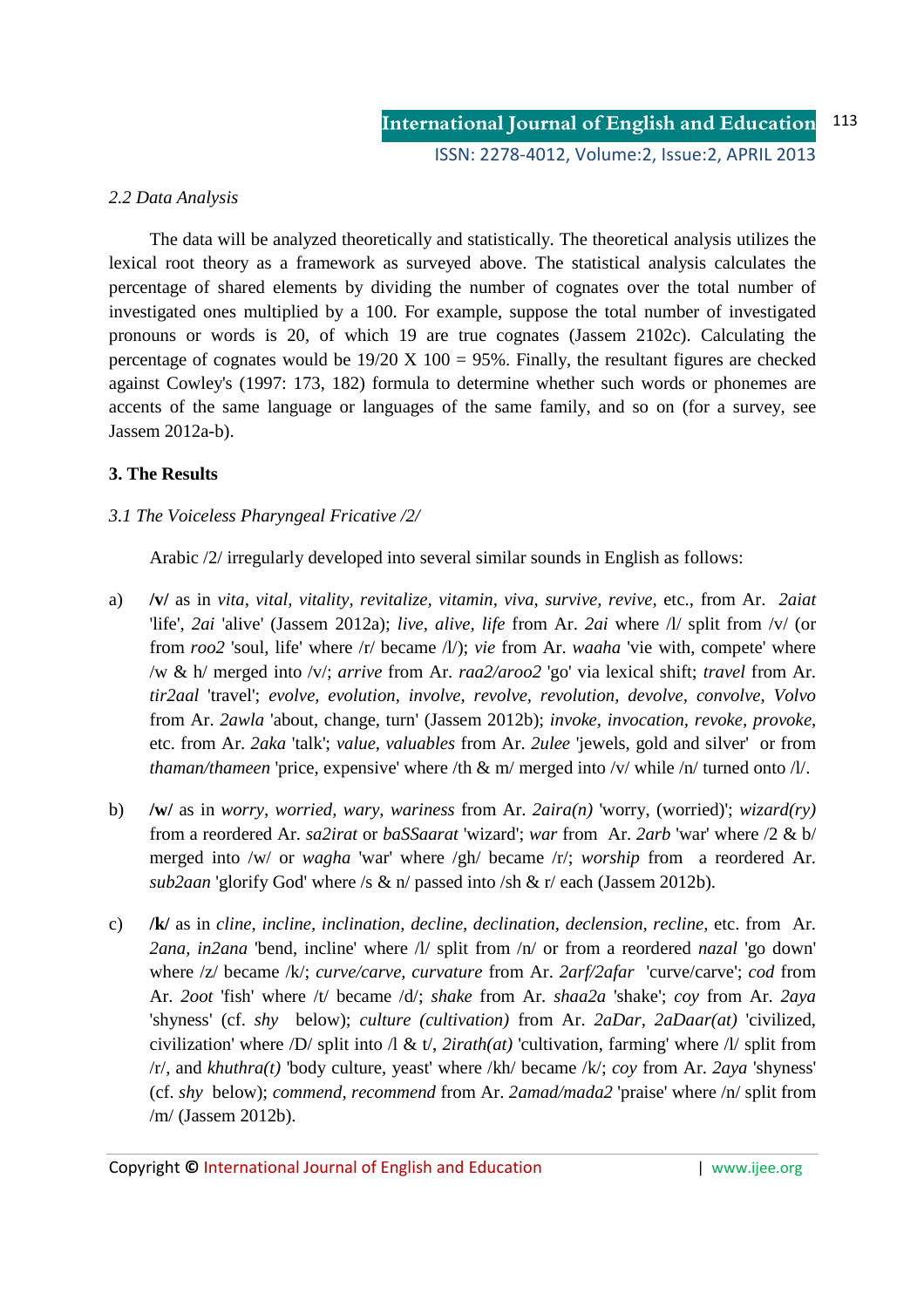- d) **/g/** as in *engrave, grave* from a reordered Ar. *(in)2afar* 'dig, engrave' or *(in)qarafa* 'of hard objects, to break'; *give, gift* from Ar. *2adha, 2adhiat* 'give, gift' where /dh/ became /f/ or *jaab* 'bring' via lexical shift and the passage of /b/ into /v/; *graph (photography, paragraph, calligraphy, telegraph), graffiti* from Ar. *2arf* 'letter'; *holy* (Ger. *heilig*) from Ar. *Saali2*  'good, holy' (see i) below).
- e) **/s/** as in *sorcery* from a reordered Ar. *si2ir* 'sorcery'; *obstinate* from Ar. *3aneed* 'obstinate' where /d/ became /t/.
- f) **/sh/** as in *shy* from Ar. *ista2a, 2ayi* '(to be) shy'; *witch/switch* from a reordered Ar. *fattaa2(at)* 'witch, open' where /f/ became/split into /w & s/.
- g) **/h/** as in *hope* from Ar. *2ubb* 'love' via lexical shift; *behold* from Ar. *laa2aDh* 'look' via reordering and the change of /Dh/ to /d/; *hymn* from a reordered Ar. *la2n* 'song, melody' where  $\lambda \propto n/m$  merged into  $\lambda n/m$  or  $\lambda$  became  $\lambda m/m$ .
- h) /z/ as in *zebra* from Ar. *2imaar(at)* 'donkey (f.)'.
- i) **Ø** as in *allow* from Ar. *a2alla, 2alaal* 'allow, allowed'; *pause* from Ar. *2abas* 'pause, jail'; *rope/rape* from Ar. *2abl/2abal* 'cable/pregnancy' where /l/ passed into /r/; *itch* from Ar. *2akk(at)* 'itch' where /k/ passed into /ch/; *holy* from Ar. *Saali2* 'good, holy' where /S/ became /h/.
- *3.2 The Voiced Pharyngeal Fricative /3/*

Arabic /3/ evolved irregularly into various closer sounds in English as follows:

- a) **/g/** as in *grape* from Ar. *3inab* 'grape' where /n/ became /r/; *design* from a reordered Ar. *Sana3, taSnee3* (n) 'make' where *ta-* 'verb marker' changed to *de-* (Jassem 2013a) (cf. *sign* from a reordered Ar. *Sana3* 'make', a reversed *naqsh,* 'sign', *assign* from Ar. *aSna3* 'I work', *consign* from Ar. *sha2n* 'consign', and *resign* from Ar. *sakan/istakan* 'calm down'.); *bought (buy, pay)* (see l) below); *malign, malignant, malignancy* from Ar. *mal3oon* 'cursed, disease(d)'; *benign, benignancy* from Ar. *na3eem, mun3im* 'good, positive, wealth' where /m/ became /b  $\&$  n/.
- b) **/k/** as in *cognition, cognitive, recognize*, *recognition, cognizance, incognito, know, knowledge, acknowledge*, etc. from Ar. *3aql* 'mind, brain, recognize' where /q & l/ changed to /g & n/ each; *know* 'sexual intercourse (Harper 2012)' from a reversed Ar. *n--k* 'f---k', a reordered *kahana/kaniha* 'know' where /h/ changed to /w/, or *aiqan* 'know for certain'; *likely* from Ar. *la3alla* 'perhaps'.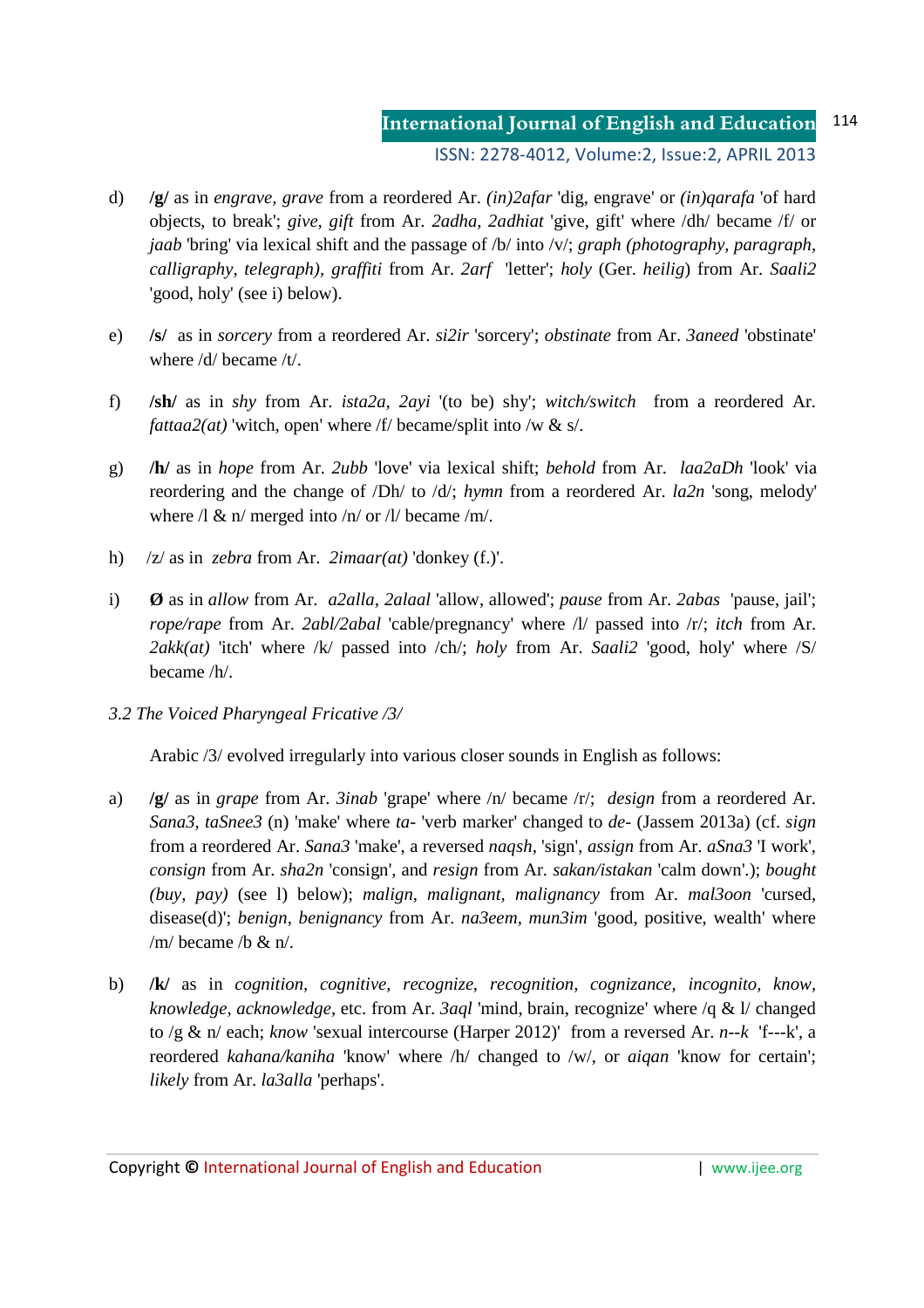- c) **/s/** as in *scorpion* from Ar. *3aqrab(un)* 'scorpion'; *scores* from Ar. *3asharat* 'ten(s)' (Jassem 2012a); *juris (jury, juror)* from Ar. *shar3* 'legislation' where /sh/ became /j/; *accelerate* from Ar. *asra3a, tasaara3a* 'accelerate' where /l/ split from /r/.
- d) **/r/** as in *realm* from Ar. *3aalam* 'realm, world'; *routine* from Ar. *3aadat(an)* 'habit' where /d & t/ merged; *serpent* from Ar. *thu3ban(at)* 'serpent' where /th/ became /s/; *abroad* from Ar. *ab3ad, ba3eed* 'far(ther)'; *normal (normality, normalize)* from Ar. *na3eem* 'good, fine'; *ready* from Ar. *a3adda* 'get ready' (cf. *already* from Ar. *al3aadi* 'past'.
- e) **/v/** as in *over* from Ar. *3ala* 'on'; *severe, severity* from a reordered Ar. *3aseer, 3usrat* (n) 'severe' (cf. *sever* from Ar. *za3ara* 'cut', *sha3ara* 'split', *zabar* 'cut', or *shafra* 'razor'; *verse, converse, versatility* from a reordered Ar. *shi3r* 'verse' or *kharraS* 'talk-guess' where /kh/ became /v/; *vine* (*wine*) from Ar. *3inab* 'grapes' where /3 & b/ merged into /v/; *avian, avionics, aviation* from Ar. *3aSfoor* 'bird' where /3, S & f/ merged into /v/ while /r/ became /n/; *evil* 'bad, harm, crime (Harper 2012)' from Ar. *3illa(t)* 'bad, disease' and/or *Dhulm* 'injustice, harm' where /Dh & m/ merged into /v/; *envy* from a reordered Ar. *3ain* 'eye, envy'.
- f) **/w/** as in *wood* from Ar. *3ood* 'stick, wood' or a reordered *daff* 'wood'; *twist* from Ar. *Ta3aj(at)/Ta3waj(at)* 'bend, twist' where /j/ changed to /s/; *aware(ness), wary* from Ar. *a3rif/3aarif* 'I know' where /3 & f/ merged into /w/; *wine* (*vine*) from Ar. *3inab* 'grapes' where /3 & b/ merged into /w/; *swoon* from a reversed Ar. *nu3aas* 'sleepiness' (cf. *swine* in 3.3 c) below); *waive* from Ar. *3afa* 'exempt, waive'.
- g) **/y/** as in *hurry* from Ar. *hara3* 'to hurry' or *haiyar*; *dally* from Ar. *dala3* 'dalliance'.
- h) **/sh/** as in *shop* from a reversed Ar. *bai3* 'sell, buy' (cf. *sheep* from Ar. *kabsh* 'male sheep' v *ship* from Ar. *saba2* 'swim', *worship* and *bishop* from Ar. *sabba2* 'glorify God', and *shape* from Ar. *shabah* 'shape, likeness' (see Jassem 2012b).); *rush* from Ar. *saree3* where /3 & s/ merged.
- i) **/n/** as in *insulate (isolate)* from Ar. *in3azal* 'insulate'; *antique* from Ar. *3ateeq* 'old' or a reversed *aqdam* 'older' where /d & m/ changed to /t & n/ each.
- j) /h/ as in *howl* from Ar. *3aweel* 'howl'; *helmet* from a reordered Ar. *al-3amamat* 'thehelmet'.
- k) /z/ as in *zigzag* from Ar. *3awaj, i3wijaaj* 'zigzag, bent'.
- l) Ø as in *odd, oddity, odds, oddness* from Ar. *3adoo, 3adawat* 'enemy' and/or *wa2id*, *a2ad, aw2ad* 'one, single, odd' (Jassem 2012a); *odour* from Ar. *3uToor* 'perfumes'; *alt, elite, elate, elevate, aloof,* and derivatives from Ar. *3aal (3iliat/3uloo* (n), *ta3aala/ya3loo* (v)) 'high';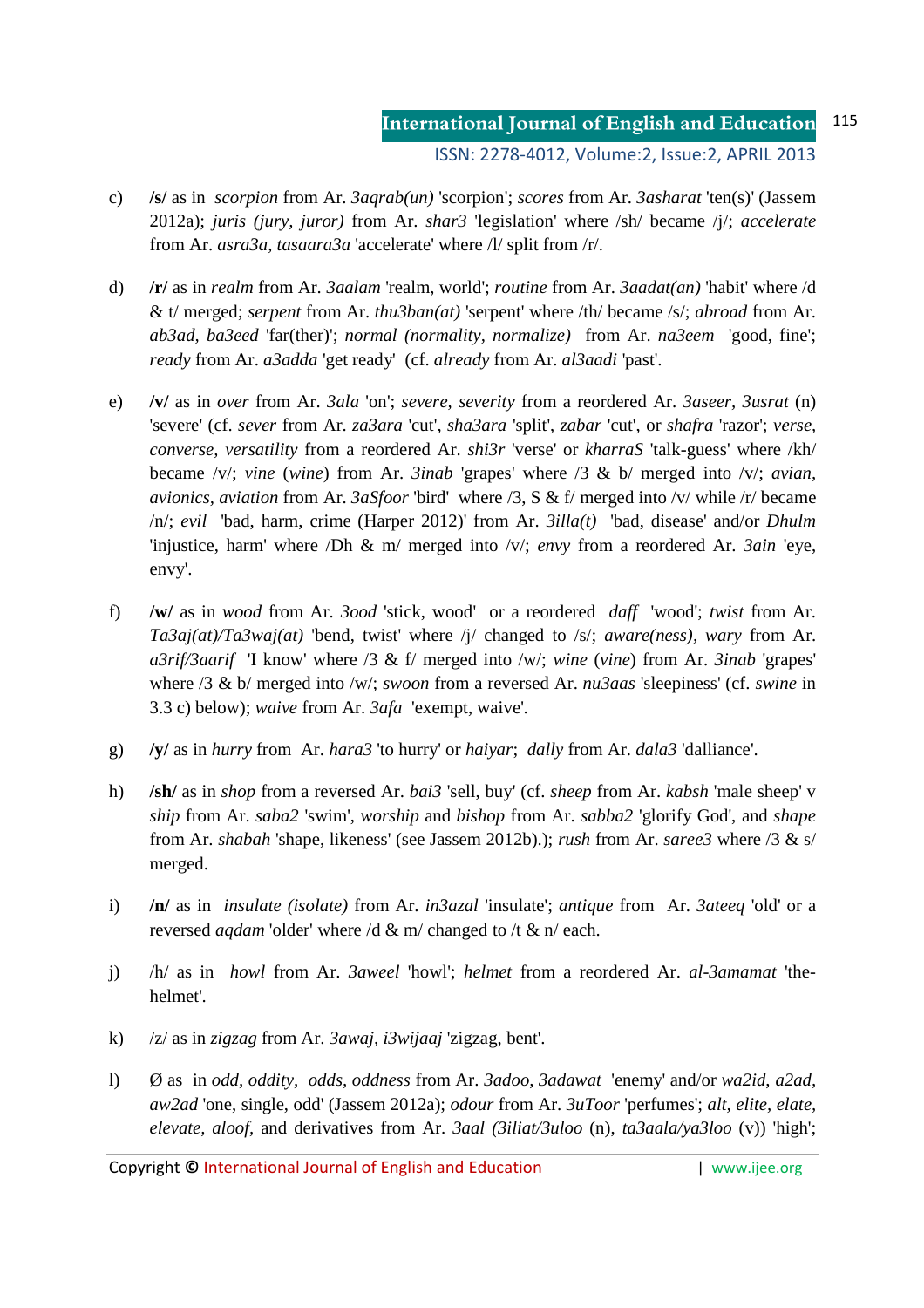*pay, buy (bought)* from Ar. *baa3/bai3* 'sell' via lexical shift where /3/ also became /g/; *bead* (O.E. *gebedan* 'worship') from Ar. *3abada* 'worship' (Jassem 2012b); *inform, information, informant, informatics* from a reordered Ar. *ma3rifat* 'knowledge' via lexical shift and the change of /m/ to /n/.

*3.3 The Voiceless Velar Fricative /kh/* 

Arabic /kh/ developed in an irregular way into various sounds in English as follows:

- a) **/v/** as in *vapour, vapourization, vapourizer, evaporate, evaporation* from a reordered Ar. *bukhaar* 'vapour'; *serve, servant, service, servitude, servility, servile* from a reordered Ar. *sukhra(t)* 'work freely for' (cf. *observe* from Ar. *abSar* 'see'*; persevere* from Ar. *Sabara* 'to be patient'; *preserve, conserve* from a reordered Ar. *Sabara* 'preserve, embitter'; *reserve, reservoir* from a reversed Ar. *2irz* 'store, winning' or a reordered Ar. *khazan* 'store' where /n/ became /r/; *deserve* from Ar. *ti2riz* 'win, is worth' where /ti-/ became /de-/ (Jassem 2013a.)
- b) **/f/** as in *fairy folk (tale)* from Ar. *khurafi* 'fairy, superstitious' where /kh/ merged into /f/, Ar. *khalq* 'people' (and Ar. *qaala(t)* 'tale' (see 3.7f below)); *felony* from Ar. *khiana(t)* 'felony' where /l/ split from /n/; *ferment* from a reordered Ar. *khamrat* 'alcohol' where /n/ split from  $/m/$ .
- c) *swine* from a reordered Ar. *khanzeer(at)* 'pig (swine)' where /z & n/ became /s & r/ each (cf. *swoon* in 3.2 f) above).
- d) **/t/** as in *waste* from Ar. *wasakh* 'waste, dirt' (Cf. *west, waist* from Ar. *wasaT* 'middle'; *tattoo*  from Ar. *khaT(ooT)* 'line(s)'.
- e) **/gh/** as in *thigh* from Ar. *fakhdh* 'thigh' where /f/ merged into /th/.
- f) **/ch/** as in *cheap* from a reversed Ar. *bakhs* 'cheap' where /kh & s/ merged; *chivalry (cavalry, cavalier)* from Ar. *khail, khuyool* 'horse(s)' where /w (oo)/ became /v/ and /r/ split from /l/; *charity* from Ar. *khair(aat)* 'good (things), charitable'; *teach (taught)* from a reversed Ar. *khaT* 'write, line'.
- g) **/k/** as in *take* from a reversed Ar. *akhadh, khudh* 'take' where /th/ became /t/; *mistake* from Ar. *khaTa'*, *mukhTi'* 'mistake, mistaken'; *sarcasm*, *sarcastic* from a reversed Ar. *sakhara, maskhara(t)* 'sarcasm'; *include, inclusion, inclusive, exclude, exclusion, exclusive, preclude, preclusion, seclude, seclusion, recluse, reclusive* from a reordered Ar. *dakhal, adkhal* 'enter'.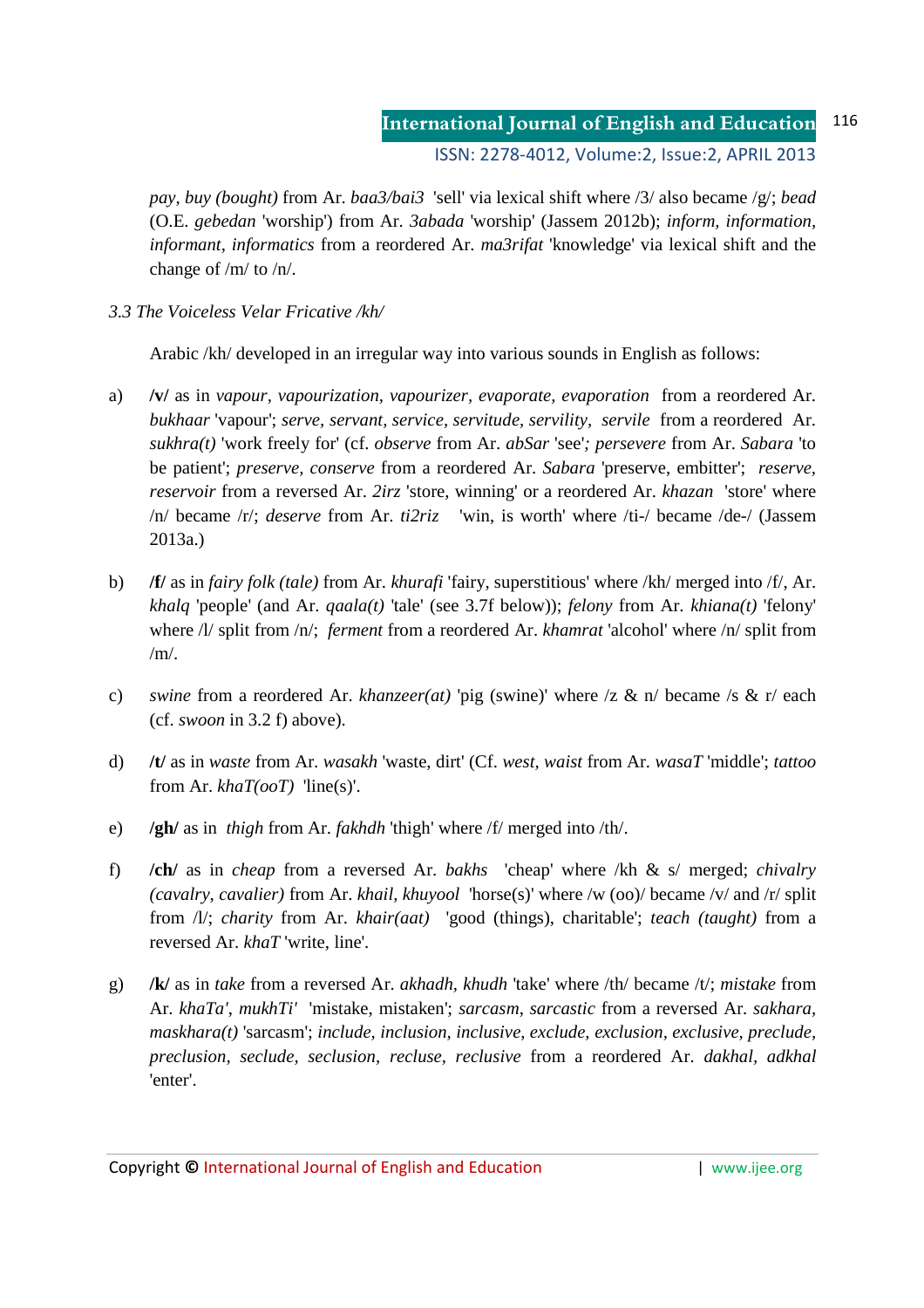- h) **/s/** as in *lose*, *loss* from a reversed Ar. *khasira* 'lose' where /r/ became /l/ or *Dalla* 'get lost' where /D/ became /s/. (Cf. *laze, lazy, lousy* from a reversed Ar. *kasal* 'lazy' where /k/ merged into /s/*, less* from Ar. *laisa* 'not' or *qaleel* 'less', and *lass* from Ar. *anisa(t)* 'lass' where /n/ became /l/); *express*, *expression, expressive* from a reversed Ar. *khabar, akhbara* 'news, tell' (cf. *Daily Express* from Ar. *Akhbaar Du2a* 'early morning news', *press me to*  from a reordered Ar. *jabara ni* 'force me to' where /j/ became /s/ (Jassem 2o12c-d), *press (repress, oppress, depress)* from a reordered Ar. *rabaS* 'press'.)
- i) **/j/** as in *sage* from Ar. *sheikh* 'chief, sage' where /sh/ became /s/.
- j) **/h/** as in *hollow* from Ar. *khuloo* 'hollow, empty'; *hoof* from Ar. *khuf* 'hoof'; *how* from Ar. *kaif* 'how' where /f/ became /w/ (cf. German *wie* where /k & f/ merged into /v/; French *que* where /f/ merged into /u/ or was dropped)*.*
- k) **/z/** as in *dizzy, dizziness* from Ar. *daakh, daayikh* 'dizzy'.
- l) **Ø** as in *awe, awful, awesome* from Ar. *khawf* 'fear' where /kh & f/ merged into /o/ or *awf* 'fear' where /f/ merged into /o/ (cf. *how* above).
- *3.4 The Voiced Velar Fricative /gh/*

Arabic /gh/ irregularly changed to various like sounds in English as follows:

- a) **/r/** as in *tyranny, tyrannical, tyrant* from Ar. *Tughyaan* 'tyranny'; *rinse* from a reordered Ar. *ghasal* 'wash' where /l/ turned into /n/; *war* from Ar. *wagha* 'war' or *2arb* 'war' where /b/ merged into /w/; *ram* from Ar. *ghanam* 'sheep' where /n & m/ merged.
- b) **/g/** as in *gulp* from Ar. *ghabb* 'gulp' in which /l/ was inserted; *guilt(y)* from Ar. *ghalaT* 'guilt, error'; *regret* from Ar. *ghalaT* 'mistake' where /l/ became /r/ via semantic shift; *graph* from Ar. *2arf* 'letter' (cf. e) below); *forgive* from a reordered Ar. *ghafar* 'forgive' where  $/f/$  split into  $/f < v/$ .
- c) **/s/** as in *spite, despite* from a reordered Ar. *ghaSeeb(at)* 'take by force' where /gh & S/ merged or *bughD* 'hate' where /D/ became /t/ (cf. *respite* from Ar. *subaat* 'stillness'); *upset*  from a reordered Ar. *ghaDab* 'anger', *3aSSab* 'nervous' or *3abas* 'frown'.
- d) **/z/** as in *bizarre* from a reordered Ar. *ghareeb* 'strange'.
- e) **/k/** as in *crave, craving* from Ar. *raghiba* 'desire' (cf. *carve/curve* from Ar. *2afar/2arf* 'carve/curve' (3.1c above); *tycoon* from Ar. *Taaghoon* 'tyrants' (cf. a) above).
- f) **/h/** as in *hare* from Ar. *ghurairi* 'kind of wolf' or *hirr* 'cat'.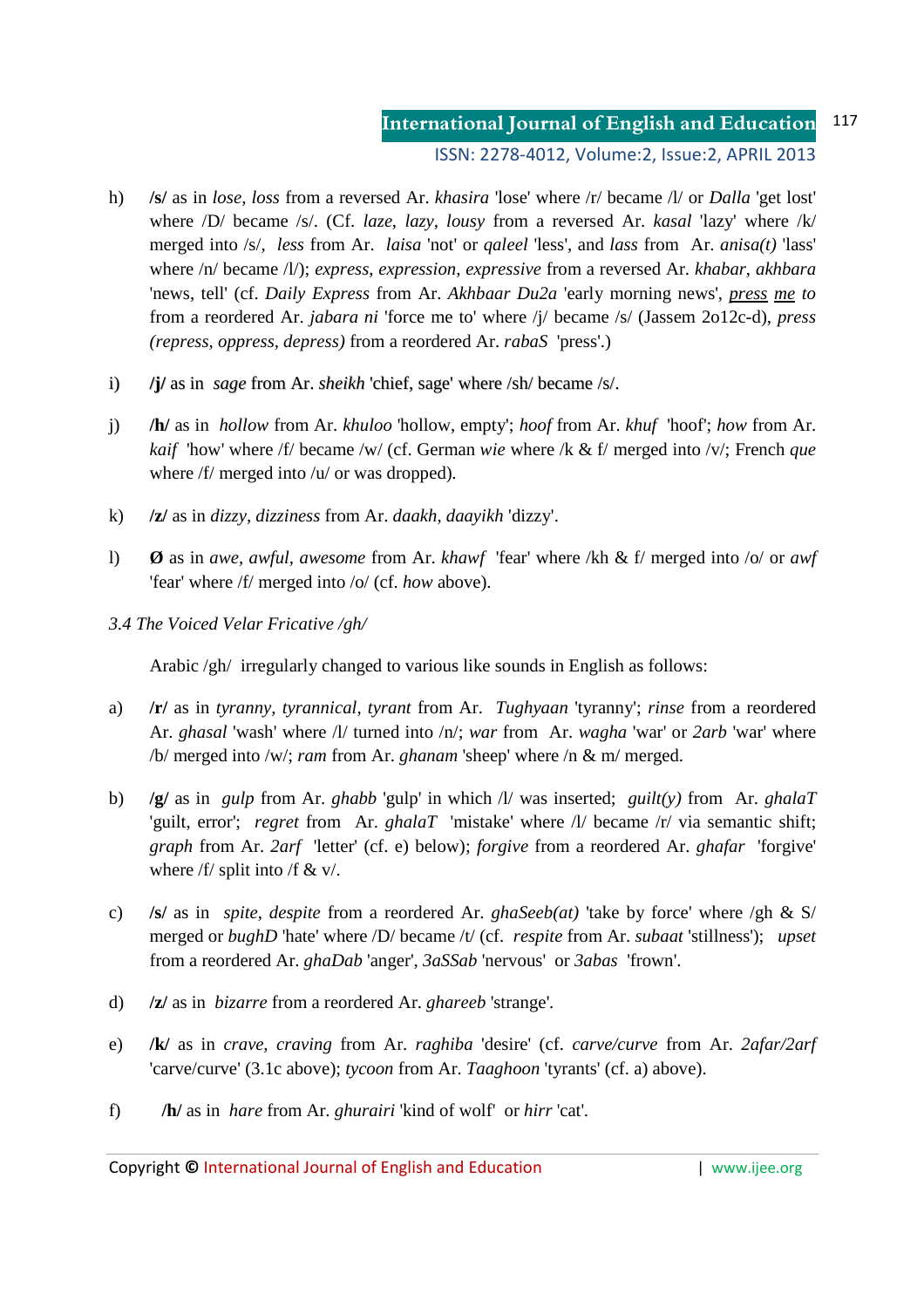- g) **/v/** as in *value, valuable, evaluate, evaluation* from Ar. *ghali* 'valuable' or *maal* 'value, money' where /m/ became /v/.
- h) **/w/** as in *wrist* from a reversed Ar. *rusgh* 'wrist'.

*3.5 The Glottal Fricative /h/* 

Arabic /h/ developed into various sounds irregularly in English as follows:

- a) **/v/** as in *river, rivulet, Rivera, ravine* from Ar. *nahr* 'river' where /n/ became /r/; *eventually*, *eventuality* from a reordered Ar. *nihaiat, intaha* 'end' (cf. *event* from Ar. *2aalat, i2nat*; *even so* from Ar. *wa'in* 'even so', *eve*, *evening*: from Ar. *lail* 'night' where /l/ changed to /v  $\&$  n/.)
- b) **/k/** as in *escape, scapegoat* from Ar. *dhahaba* 'go' where /dh/ became /s/; *dedicate*, *dedication* from a reordered Ar. *ahda, tahaada* 'give each other, dedicate' (Jassem 2012f).
- c) /**g**/ as in *king* from a reordered Ar. *kaahin* 'priest' via lexical shift.
- d) **/s/** as in *this, that, these, those, thus (deixis, deictics, indicate, indication, index, indices)*  from Ar. *dha, dhih* or *tih* 'this' (Jassem 2012c).
- e) **/z/** as in *blaze* from a reordered Ar. *lahab* 'blaze' or *shalhoob* 'blaze' where /sh & h/ merged into /z/.
- f) **/w/** as in *wear* from Ar. *hara, ihtara* 'wear' (cf. *wear* and *tear* from Ar. *hara* am *Tarr/farrr* 'wear and tear'; *wave* from Ar. *hawa* 'air'); *award* from Ar. *ahda* 'give', *a3Ta, 3aTwat* 'give' or *awrada* 'give'; *woo* from Ar. *hawa* 'love, desire'.
- g) /**p/** as in *pyramid* from Ar. *haram, ihramat* (pl.)'pyramid'.
- h) **/f/** as in *future* from a reordered Ar. *dahr* 'time' where /d/ became /t/ or *baakir/bukrat* (*baachir*) 'tomorrow' where /b/ passed into /f/; *facile, facilitate, facility, difficulty* from a reordered Ar. *sahl, suhoolat* 'easy, ease'.
- i) **/h/** as in *Hallelujah* in 1) above; *here* from Ar. *huna* 'here' where /r/ changed to /n/; *he, him,*  (*hyo/hi* 'she in O.E.') from Ar. *huwa/hiya* 'he/she' (Jassem 2012d); *wave* from Ar. *hawa(a')*  'air' where /w/ became /v/.
- j) **Ø** as in *cave, cavity, excavate* from Ar. *kahf* (cave); *elope* from Ar. *harab*, *huroob* (n) 'run away'.

*3.6 The Glottal Stop /'/* 

Copyright **©** International Journal of English and Education | www.ijee.org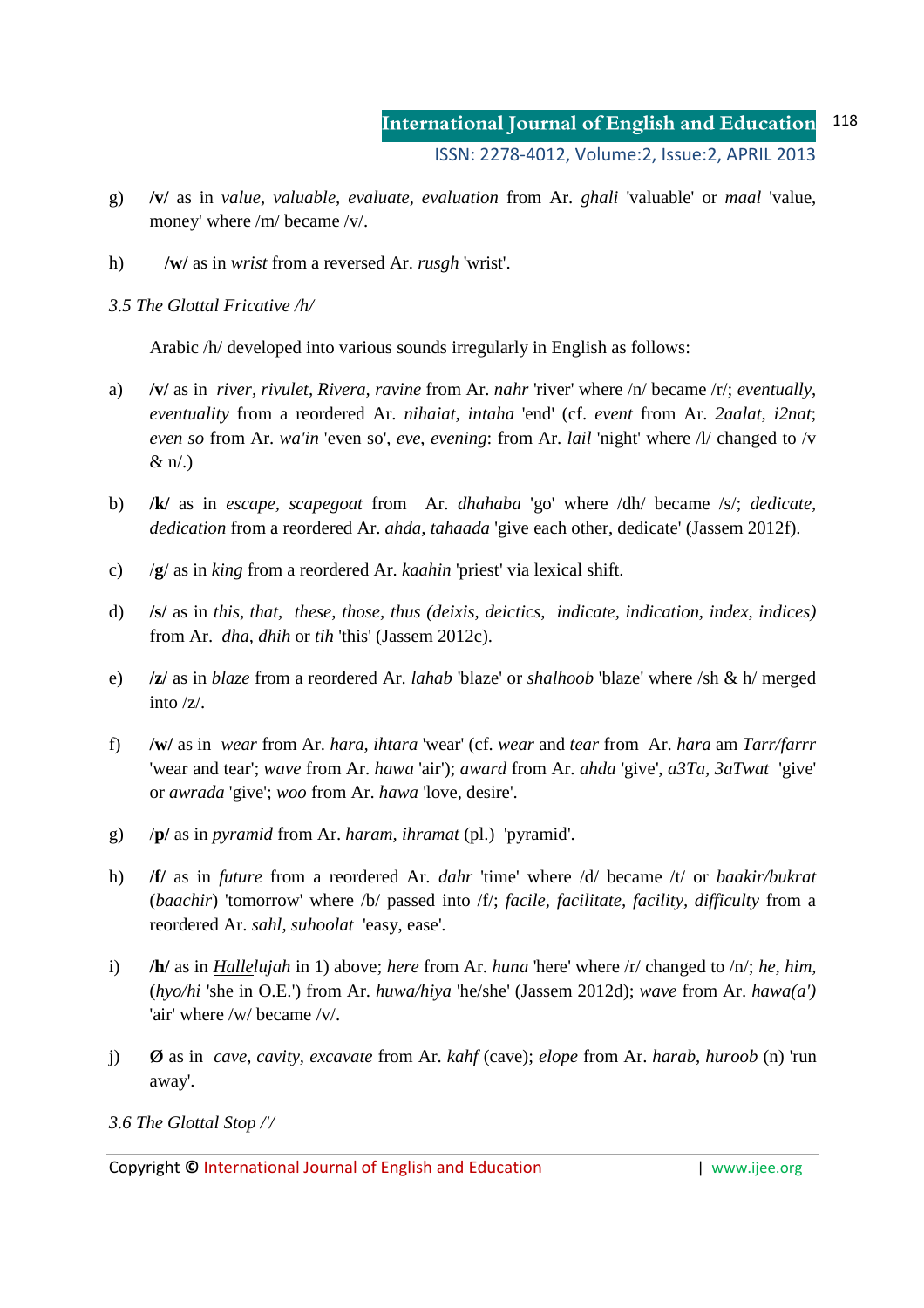Arabic **/**'**/** changed to several sounds in English irregularly as follows.

- a) **/w/** as in *whine* from Ar. *'anna* 'whine'; *whiz* from Ar. *'azza* 'whiz'; *wish* from a reversed Ar. *shaa'*, *mashi'a(t)* (n) 'wish' (cf. *wash* from Ar. *maaS* 'wash' where /m & S became /w & sh/ each); *where* from Ar. *'aina* 'where' where /n/ became /r/; *when* from Ar. *'aiyana*  'when?' and /or *2eena* 'when' where /2/ changed to /w/; *which* from Ar. *'aish* 'what?'; *why* from Ar. *'ai* 'which?' via lexical shift.
- b) **/v/** as in *review* from Ar. *ra'a, ru'ia(t), ru'a* (n) (see, vision).
- c) **/h/** as in *habit, habitual* from a reordered Ar. *'adab* 'politeness, habit' where /d/ changed to /t/ (cf. *inhabit, inhabitant, inhabitance, inhabitation* from Ar. *bait, 'abeet* 'house, I stay'); *heritage, hereditary, inherit, inheritance, heir, heirdom* from Ar. *'irth, wirthat* 'inheritance' where /th/ became /t/.
- d) **/s/** as in *Zeus, Deus, deity, divine,* etc.from Ar. *Dau'* (light) (Jassem 2012b).
- e) **Ø** as in *Emily, Amelia* from Ar. *'amal* 'hope'; *Mandy, Amanda* from Ar. *'aamina(t)* 'honest' where /t/ became /d/; *real*, *reality*, *realize* from Ar. *ra'a, ru'ya(t)* 'see, vision'; *Hereafter* from Ar. *'aakhirat* 'hereafter' where /t/ split into /f & t/ with /r/ being an insertion; *human*, *humanity* from a reordered Ar. *'anaam* 'humans'; *ya* from Ar. *'ai* 'ya, yes'; *hello (hail)* from Ar. *'ahla, halla* 'hello, welcome'; *Adam* (*democracy*) from Ar. *'aadam, 'awaadim* (pl.)'man, men/people'; *Academy* from a reordered Ar. *'akamat* 'grove, trees' where /t/ became /d/.
- *3.7 The Voiceless Uvular Stop /q/*

Arabic /q/ evolved irregularly into the following sounds in English:

- a) **/g/** as in *grind, ground* from Ar. *qaraT, inqaraT* 'grind' or *qarmaT* 'grind'; *segment* from a reordered Ar. *qism(at)* 'segment'; *fragment* from Ar. *farq, farraq* (v) 'fragment, division' (cf. b) & k) below); *generation* from Ar. *qarn* 'generation, century, horn' (cf. b) below); *regurgitate* from Ar. *qarqaT* 'of animals, to eat' where /l/ passed into /r/; *religion* from a reordered Ar. *qara'a, qur'aan* 'read, reading (Quran)' where /r/ passed into /l/ (for detail, see Jassem 2012b).
- b) **/k/** as in *call* from Ar. *qaal* 'say, call' (cf. *recall, recollect* from Ar. *3aql* 'mind' where /3 & q/ merged into /k/); *crown, coronation, coroner; crane; cranium; chronology* from Ar. *qarn, quroon* (pl.) 'horn'; *core* from Ar. *qa3r* 'bottom, core' where /3/ was lost; *fork, bifurcate* from Ar. *farq, tafarraq* 'division, divide, bifurcate'; *trick* from Ar. *tareeq(at)* 'track, plan' (cf. *track, trek, truck* from Ar. *Tareeq* 'road'.)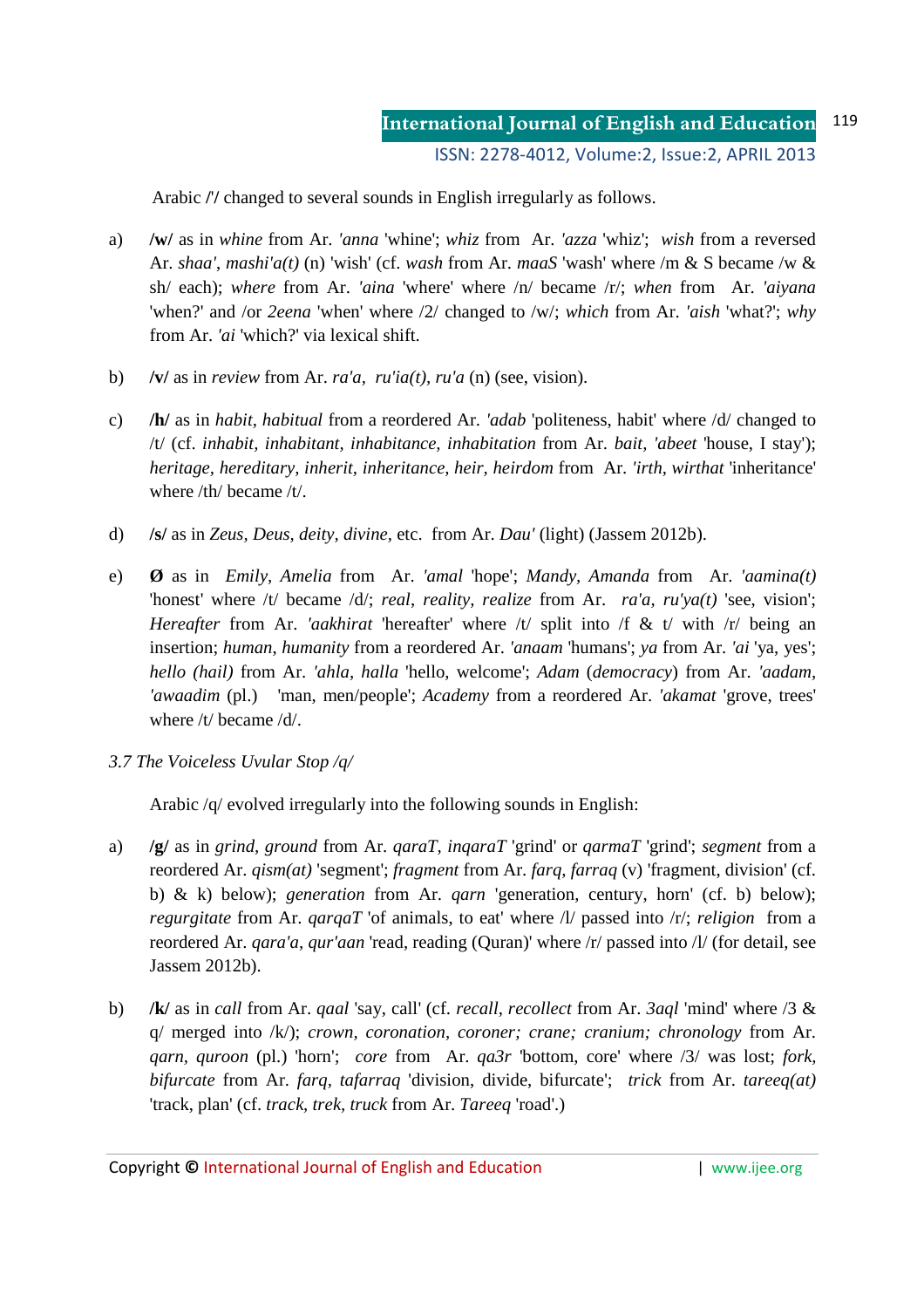- c) **/q/** as in *acquit(tal)* from Ar. *a3taqa* 'acquit, set free'; *acquire, acquisition* from Ar. *qana/aqna* 'gain' where /n/ became /r/; *quarter, quadrant* from Ar. *qeeraaT* '1/4, a cut' (Jassem 2012a).
- d) **/r/** as in *pre-, prior, priority* from a reordered Ar. *qabl* 'before' into which /l/ merged.
- e) **/s/** as in *size* from Ar. *qias* 'size' (cf. *seize, seizure, crazy* from a reversed/reordered Ar. *raseesa(t)* 'madness fit' where /s/ became /k/; *incise, scissors, incision* from Ar. *qaSS* 'cut' or *2azz/jazz* incise, cut' where /2 & j/ became /s/); *(sun) rise* from a reordered Ar. *shurooq*  'rise' where /sh & q/ merged into /s/ or a reversed *Dhahara* 'rise' where /Dh & h/ merged into /s/, which is more likely because of similarity to *rose* 'flower' from a reversed Ar. *zahra* 'flower' where /h/ was dropped.
- f) **/t/** as in *tell/tale* from Arabic *qaal(at)* 'say, tale'; *(sun) set* from Ar. *suqooT*; *tube* from Arabic *qaSab* 'tube, reed' where /q & S/ merged into /t/; *tribe, attribute to* from a reordered Ar. *qabeela(t)* 'tribe' or *qaraaba(t)* 'relationship, nearness'; *rate, ratio* from a reversed Ar. *qadr* 'rate' where /q & d/ merged into /t/ (cf. *root* & *rat* from reversed Ar. *jathr* 'root' & *jurth* 'rat' where /j & th/ merged into /t; *write* & *rite* from Ar. *qira'at* 'reading' via lexical shift where /q/ became /w/ in the former while it merged with /r/ in the latter.)
- g) **/w/** as in *water* from Ar. *qaTr* 'water, rain'; *write, playwright* from Ar. *qira'at* 'reading' (cf. *word* and Ger. *Wort*.)
- h) **/d/** as in *dirt(y)* from a reordered Ar. *qadhar* 'dirt' where /dh/ became /t/; *doomsday* from Ar. *qiamat* 'doomsday'.
- i) **/tsh/** as in *approach, rapprochement, approximate*, *proximity*, etc. from a reversed Ar. *qareeb*, *aqrab, muqtarib* 'near, nearer, nearing' (cf*. attribute, tribe* from Ar. *qaraabat* or *qabeela(t)* 'nearness, tribe' in f) above.)
- j) **/h/** as in *horn* from Ar. *qarn, quroon* (pl.) 'horn' (cf. *crown* above).
- k) **/j/** as in *verge, converge, convergence, diverge, divergence, divorce, diverse, diversity*  from Ar. *farraq, tafarraq* 'divide' and/or *furja* 'gap' where /q/ became /s/ also (cf. *fragment*  and *fork* in a & b) above).
- l) **/sh/** as in *ancient* from a reordered Ar. *qadeem(at), aqdam* 'ancient' where /m/ became /n/; *punish, penal, penalty, punitive* from a reordered Ar. *3aaqab, mu3aqab(at)* 'punish(ment)' where /3/ became /n/.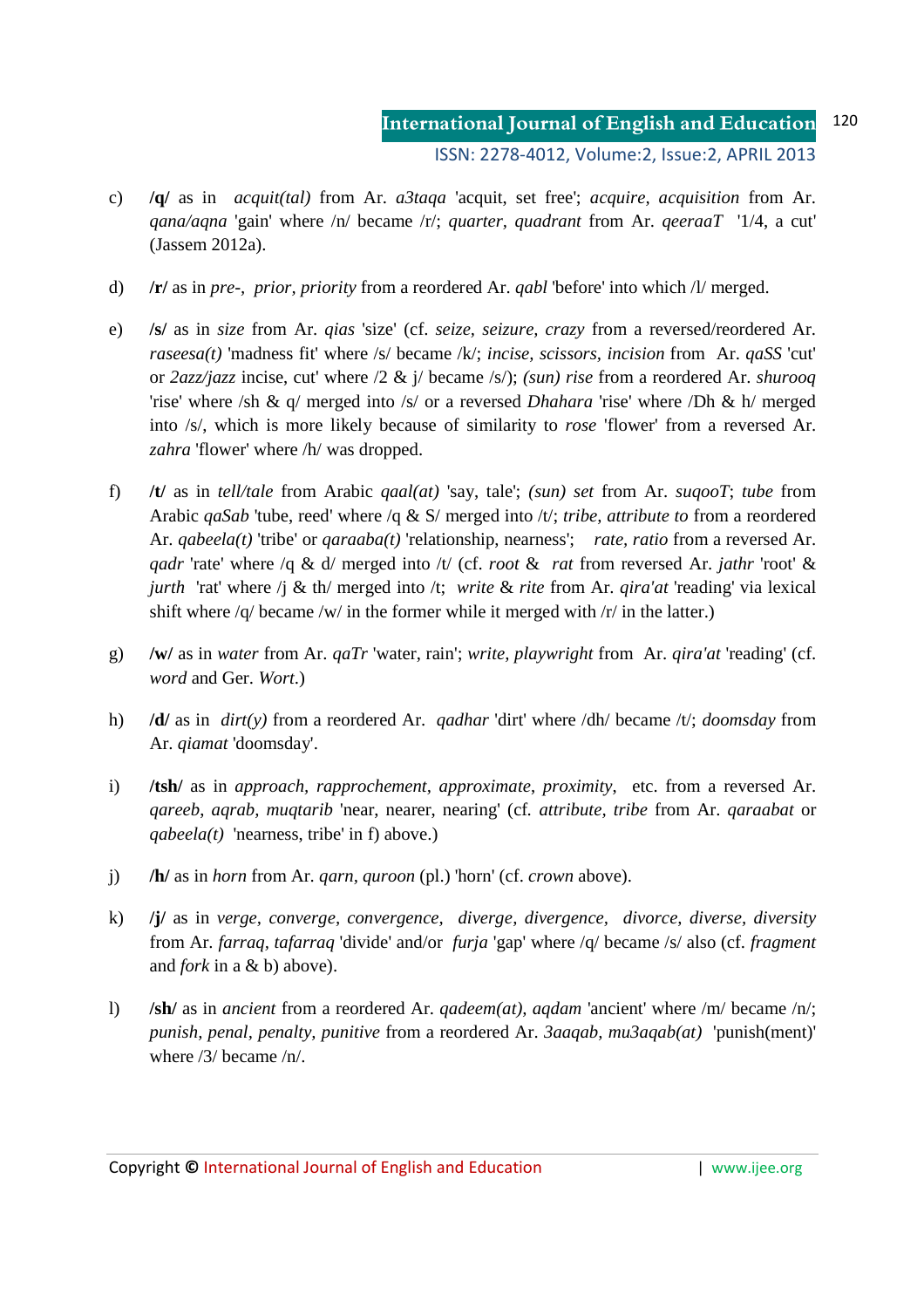- m) **/y/** as in *yet* from Ar. *qaTT* 'not'; *lay* from Ar. *alqa* 'lay down' or *laqa2a* 'lay'; *you, your, yours* (O.E. *ge*, *she,* Ger. *Sie/sie*) from Ar. *iaka/ka* 'you' where /k/ changed to /g/ and then to /sh (s) & y/ (Jassem 2012d).
- n) **/Ø, gh/** as in *neigh* from Ar. *na3aq* 'animal's sound', *nahaq* 'donkey's sound', or *nagh*  'baby's sound'; *sigh* from Ar. *shahaq* 'sigh, exhale, choke' where /sh & h/ merged into /s/.
- o) **/v/** as in *poor, poverty, impoverish* from Ar. *faqeer* 'poor' where /f/ became /p/.
- *3.8 The Velar Stop /k/*

Arabic **/k/** underwent irregular sound changes in English as follows:

- a) **/tsh/** as in *church* from Ar. *kanees(at)* 'church' where /n/ changed to /r/ (see f) below); *bachelor* from Ar. *bikr* 'bachelor, virgin' where /l/ split from /r/; *chew* from Ar. *akal* 'eat' where  $\frac{1}{2}$  passed into  $\frac{1}{w}$  as in London's Cockney.
- b) **/sk/** as in *script, scripture, scribe, scribble, inscribe, describe, prescribe, proscribe, subscribe*, etc. from Ar. *katab* 'write' (Ger. *schreiben*) (see h) below)*.*
- c) **/z/** as in *zone* from Ar. *kawn* 'world'; *lazy, laze, lousy* from a reversed Ar. *kasool* 'lazy' where /k & s/ merged into /z/ (cf. *lose* from Ar. *khasira* 'lose' where /kh & s/ merged and /r/ became /l/, *lass* from Ar. *nisa* 'woman' where /n/ became /l/, *less* from Ar. *laisa* 'not' and/or *qal(eel)* 'less', and *louse, lice* from a reversed Ar. *qaml* 'lice' where /k & s/ merged into /s/ while /m/ into /l/.)
- d) **/t/** as in *term, terminology, determine* from Ar. *kalim(at), takallam* 'word, talk'; *style, stylist*  from Ar. *shakl* 'form, style' where /sh/ became /s/.
- e) **/sh/** as in *share* from Ar. *shaarak* 'share'; *machine, machinery, machination* from Ar. *makr*  'plot' (and *maSna3* 'machinery, factory' where /3/ became /r/ (cf. *design* in 3.2a above).
- f) **/k/** as in *book/copy* from a reversed Ar. *kitaab*, *kutub* (pl.) 'book' where /t/ was lost; *duck* from Ar. *deek*, *duyook* (pl.) 'rooster' or a reduced *dajaaj* 'chicken' where /j/ became /k/; *monarch* from Ar. *malik* 'king' where /l/ split into /n & r/; *ecclesiastical* and *kirk* from Ar. *kaneesat* 'church' where /n/ became /l/ in the former but /r/ in the latter in which /s/ became /k/ also (see a) above); *extra* from Ar. *akthar* 'more' where /th/ became /t/ (cf. *et cetera* below).
- g) **/g/** as in *grip* from Ar. *karaba* 'tighten' or *kallab* 'grip'; *gyrate*, *gyration* from Ar. *karra(t), kura, kawwar* 'roll, ball'.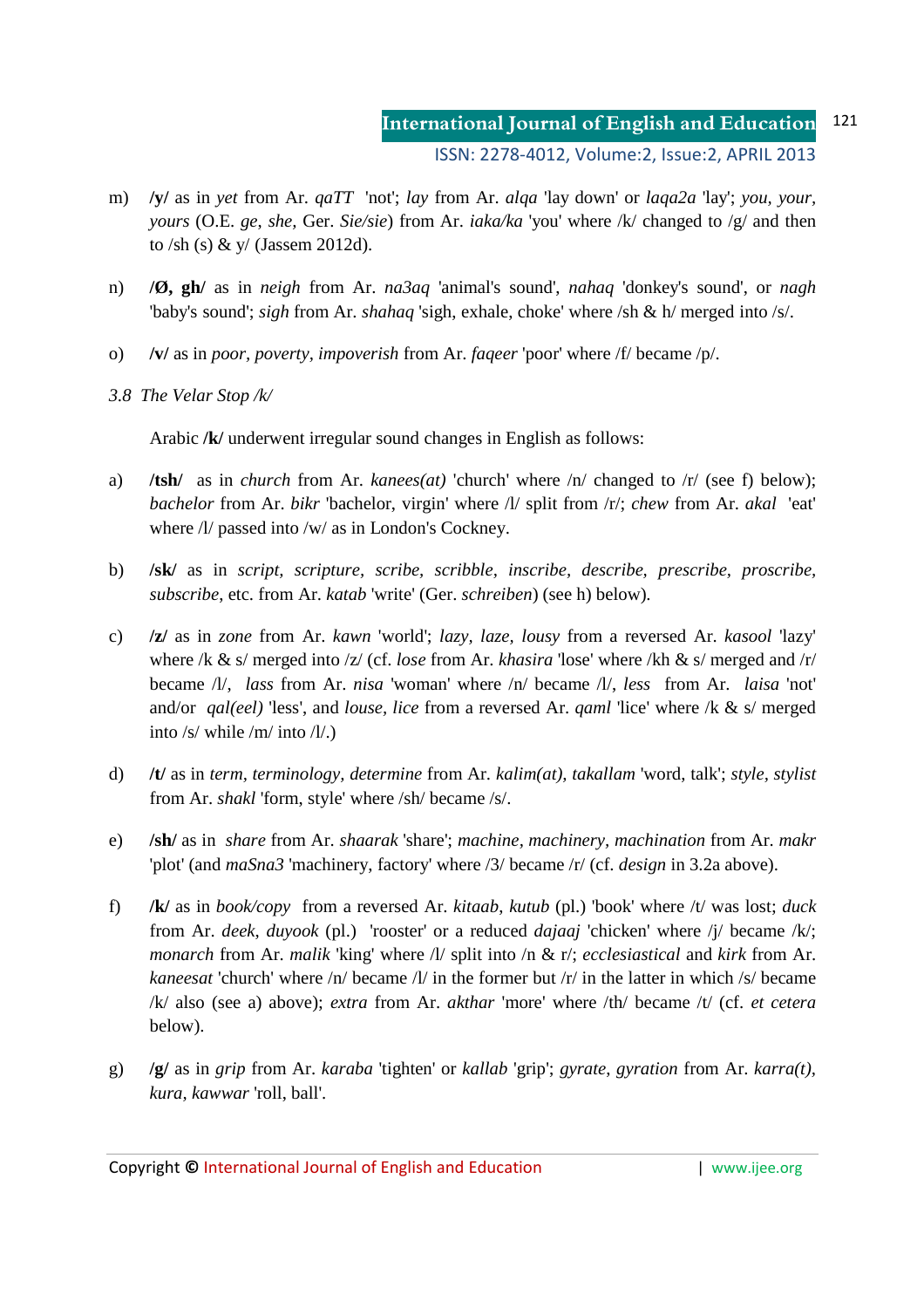- h) **/h/** as in *hyper* from Ar. *kabeer* 'big'; *hepat(itis)* from Ar. *kabd* 'liver' where /d/ changed to /t/; *abhor, abhorrence* from Ar. *akrah* (v)*, kurh* (n) '(I) hate' where /k & h/ merged.
- i) **/s/** as in *superiority; supreme, supremacy (*cf. *hyper, hypo* above)*; exacerbate, exacerbation* from Ar. *kabeer* 'big' (Jassem 2012b); *bless* from Ar. *baarak* 'bless' where //r/ became /l/ (Jassem 2012b); *slam* from a reordered Ar. *lakam* 'hit, slam'; *bless* from Ar. *baarak* 'bless' where  $\langle r \rangle$  changed to  $\langle \frac{1}{\rangle}$ ; *suffice, sufficient, sufficiency, (deficiency, deficient, efficiency, efficient, proficient, proficiency)* from Ar. *kafa, kifayat* (n) 'enough, suffice'; *et cetera* from Ar. *katheer(a)* 'many' where /th/ became /t/ (cf. *extra* in f) above); *is/was* (Ger. *sein/ist/gewesen*; Fr. *sui/soi/es*, etc.) from Ar. *kaan/kawan* 'was/be' (Jassem 2012e) where /n/ was dropped.

In summary, although most of the above Arabic back consonants have disappeared in English, German, French, Latin, and Greek, they all, it can be clearly seen, have cognates, which reflect changes in place, manner, and/or voice. For example, if one takes /k/ as an illustrative case, one finds that its cognates underwent voicing change like  $/g \& z/$ , manner change from stop to affricate/fricative like /ch, sh, s, h/, and place change from velar to alveolar like  $/t$ . Statistically speaking, the percentage of shared vocabulary is 100% as there is no exemplary word without a cognate.

### **4. Discussion**

The above description has shown that Arabic shares the same or similar forms for most consonant phonemes as those of English, German, French, Latin, and Greek. However, some sounds are different and/or unique to Arabic: namely, the emphatic consonants /T, D, S, & Dh/, the velar fricatives /kh & gh/, the uvular stop /q/, the glottal stop and fricative /' & h/, and the pharyngeals /2 & 3/, generally called back consonants. Of all, /2, 3, & q/ are unique to Arabic whilst all the rest occur in varying degrees in the other languages.

All the phonemes have undergone different kinds of change within and across languages, reflecting place, manner, and voice modifications (see 3.8 above). As to the changes affecting common vowels and consonants which are shared amongst the above languages, they are not unlike those that occur in all world languages because of the operation of universal sound processes in this respect such as palatalization, spirantization, assimilation, dissimilation, merger, deletion, resyllabification, and so on (e.g., Campbell 2004: 16-52; Pyles and Algeo 1993: 35-39; Kreidler 2006: 242-265; Roach 2008: 110-116; Celce-Murcia et al 2010: 164-184). However, some of the common sound changes in European languages were more advanced than those in Arabic. For example, while the consonant  $/k$  has four variants in Arabic- namely,  $\langle ch, ts, sh \rangle$  as in /kaan, chaan, tsaan, shaan/ 'was' (e.g., Jassem 1993, 1994a-b), it further turned in European languages into (a) /h/ as in *hepat-* from Arabic *kabd* 'liver' and (b) /t/ as in *term* from Arabic *kalim(at)* 'word' (3.8 above). The same happened with  $\sqrt{q}$  which alternates with  $\sqrt{gh}$ , k, g, j, dz, &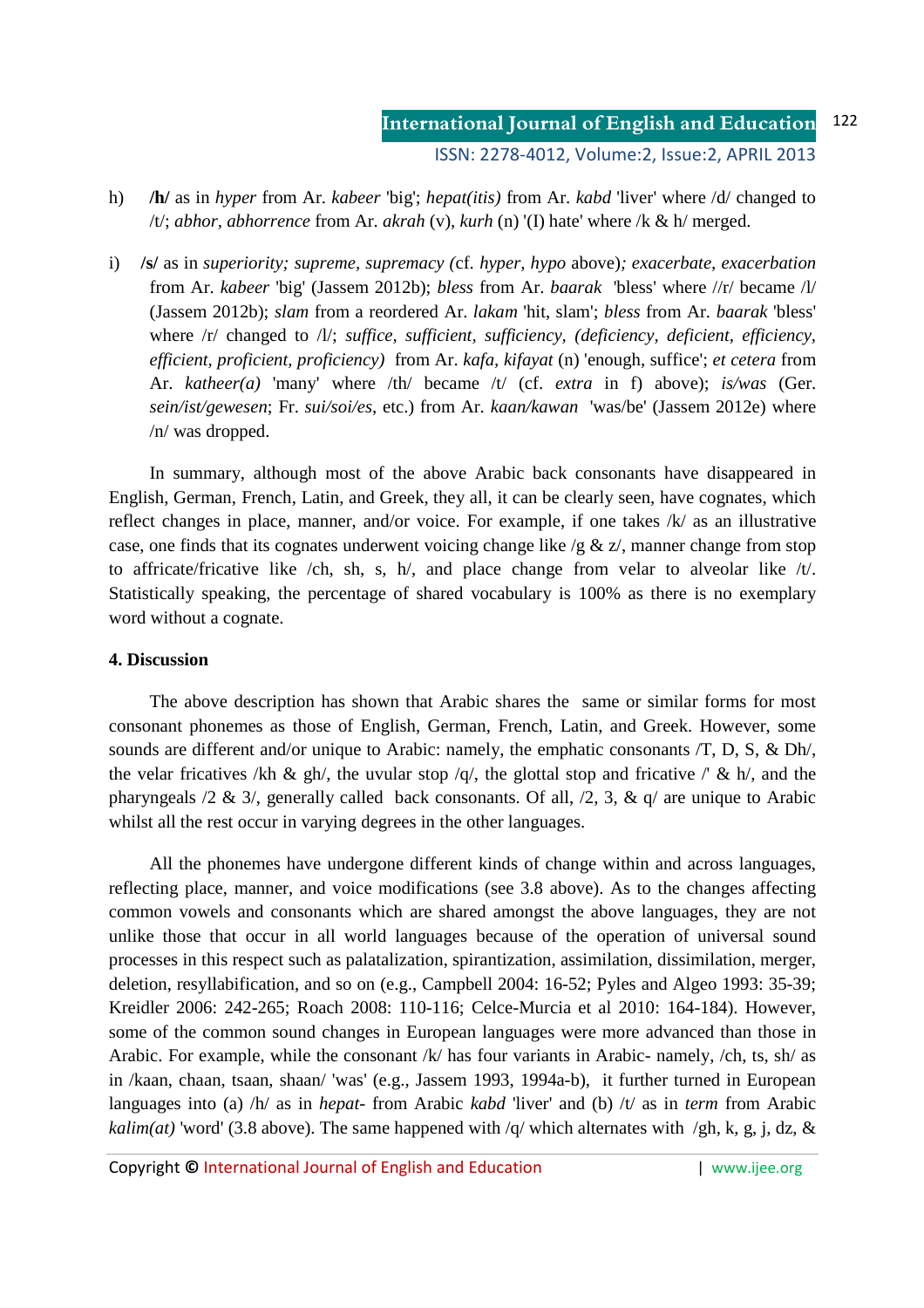#### **International Journal of English and Education** 123

ISSN: 2278-4012, Volume:2, Issue:2, APRIL 2013

'/ as in *qiddaam (ghiddaam, giddaam, kiddaam, 'iddaam, jiddaam, dziddaam)* 'in front of' (Jassem 1993, 1994a-b) besides /t, s, ch, & h/ in European languages as in *crown, horn, siren* from Arabic *qarn* (*karn, garn, gharn, 'arn*) 'horn' (3.7 above).

As to the unique Arabic sounds, the pharyngeals  $/2 \& 3/$  and the velar fricatives /kh & gh/ have remained intact and stable over the ages in Arabic but have totally disappeared in English and European languages, especially the former. However, they were all replaced by similar consonants such as /v, w, k, g/ (see 3.1-4 above). Of all the consonants in English, German, French and Latin, /v/ is unique because it is lacking in Arabic, on the one hand, and it replaced nearly all of the pharyngeals and velar fricatives in a great many cases, on the other (see 3.1-4 above). It also replaced other common consonants such as:

- i) /w/ as in *vowel* from a reversed Arabic *al-waw* 'the-(letter)-oo/w', *vow (avow, avowal, avowedly)* from Arabic *wa* 'vow, and' and (*aiwa* 'yes, avow');
- ii) /b/ as in *valve* from a reordered Arabic *al-baab* 'the-door'; *intervene, intervention* from Arabic *baina* 'between' (cf. *vent* from a reordered Arabic *nafadha* 'penetrate, outlet'); *seven(th)* from Arabic *sab3(at)* 'seven' in which /3/ was deleted or became /n/ (Jassem 2012a);
- iii) /m/ as in *value* from Arabic *maal* 'money, price' or *ghaali* 'expensive';
- iv) /f/ as in *vent, invent, prevent, advent, adventure* from a reordered Arabic *nafadha* 'penetrate, outlet, window' where /dh/ became /t/; *void* from Arabic *faaDee, faDaa*' 'void, empty' (cf. *avoid* from Arabic *2aiyad*; *vice* from Arabic *fu2sh* 'vice' where /2 & sh/ merged into /s/ or *waSee* 'vice-' (cf. *voice* from Ar. *2is* 'voice'); *invite, invitation* (Fr. *invité* 'guest') from a reversed Ar. *Daif* 'guest' where /D/ became /t/;
- v) /th/ as in *even (number)* from Ar. *thaani* 'two, second' (Jassem 2012a); *heave* from Ar. *lahatha* 'breathe in and out' where  $\Lambda \& \text{th}$ ' merged into /v/;
- vi) /dh & Dh/ as in *villain(y)* 'lowly, cruel, farmhand (Harper 2012)' from a reordered Ar. *nadhl* 'lowly', *Dhaalim* 'unjust', and/or *fallaa2* 'farmer' where /2 & f/ merged into /v/; and
- vii) /D & Dh/ as in *vibrate, vibration* from Ar. *Darab, Darbat* 'strike'; *oval, ovulation, ovule*  from Ar. *baiD(at)* 'egg, ova' where /b & D/ merged (cf. *ovation* from Ar. *2aiya, ta2iyat* 'greeting' and *vital* from Ar. *2ayat* 'life' in 3.1a above); *move*, *movement* from Ar. *maDa* 'move, went'; *evil* from Ar. *Dhulm* 'injustice' where /m/ merged into /l/ (3.2e above).

The different forms of the cognate phonemes are due to the operation of different courses of sound change in such languages. For example, /k/ developed differently in different Arabic accents and so did /q/ as the above examples clearly show. The same phonemes underwent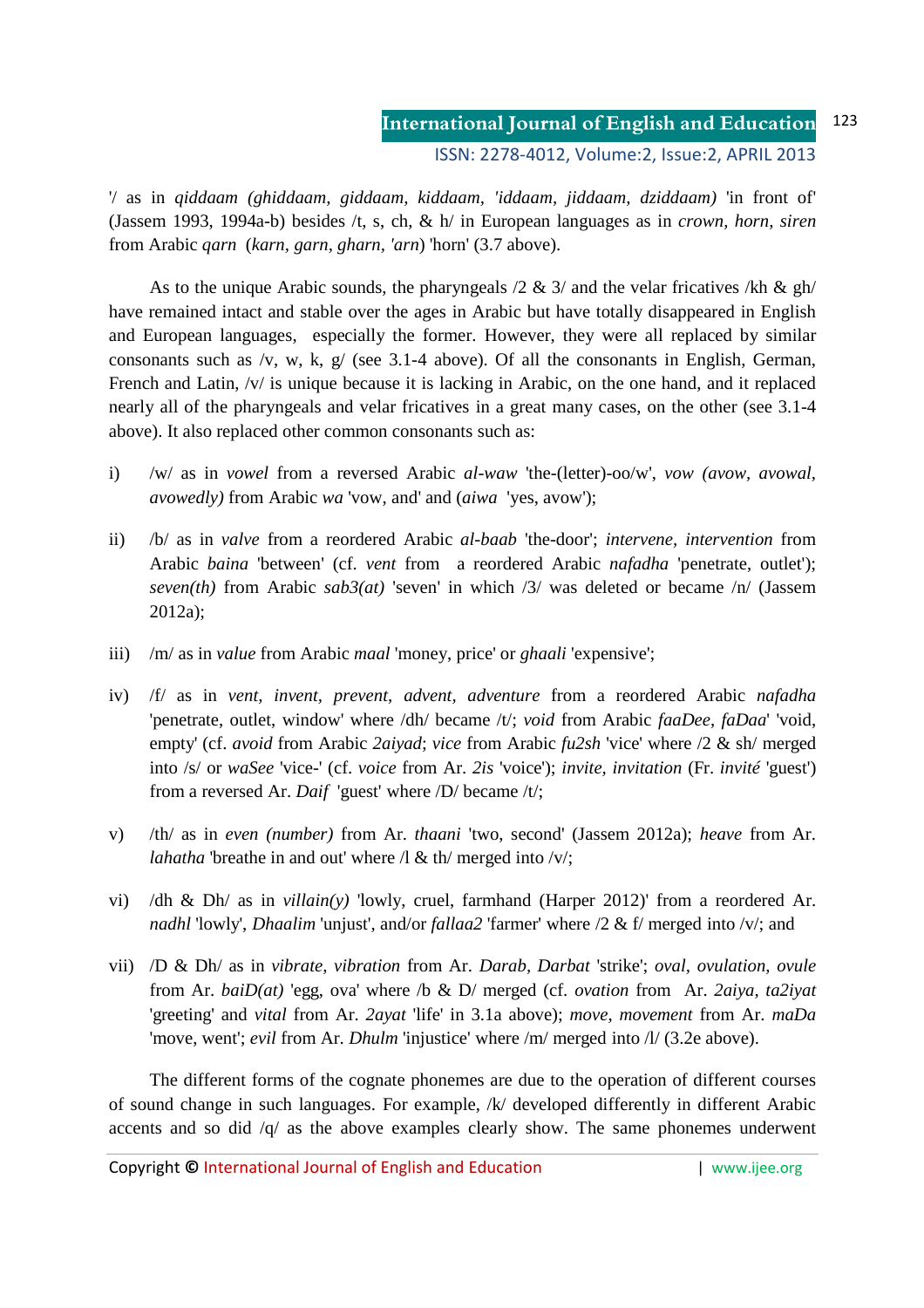further divergent changes in English, German, French, Russian, Latin, and Greek, for example, the different forms for *five, seven, quarter* 'four(th)', all of which derive from true Arabic cognates (for further details, see Jassem 2012a).

At least some of the sound changes in English, German, French, and Latin emanated as a result of convergence, where two or more formally similar Arabic phonemes or words have led to a particular case- a recurrent phenomenon in all Jassem's studies (2012a-f, 2013a-b). For example, /v/ in a great many cases might have arisen from two or more formally similar phonemes such as /w/ in *vowel* from a reversed Arabic *al-waw* 'the-(letter)-oo/w' and/or /3/ in *3illa(t)* 'vowel, illness'; /m/ in *value* from Arabic *maal* 'money, price' and/or /gh/ in *ghaale* 'expensive, dear'; similarly, *incline* may derive from a reordered Arabic *in2ana* 'bend' in which /2/ became /k/ with /l/ being an insertion or a split from /n/ or from *nazal* 'go down' in which /z/ became /k/ (3.1 above).

Vocalic changes usually accompany consonantal ones but they are simpler, more predictable, and so non-consequential. For example, in *incline* above, identifying the meaning(s) of the word and its consonantal changes are sufficient. In fact, vocalic analysis will simply complicate matters for no obvious purpose. Therefore, vocalic changes can be ignored without negatively impacting the end result of the analysis in any way. This has so far been the practice in Jassem (2012a-f, 2013a-b).

The above sound changes resulted in processes like assimilation, dissimilation, palatalization, spirantization, deletion, merger, insertion, split, syllable loss, resyllabification, consonant cluster reduction or creation and so on. The results (3.1-8) have a plenty of such examples.

The above results also show that sound change proceeds in three different courses (Jassem 2012a-f, 2013a-b). First, it may be multi-directional where a particular sound may change in different directions in different languages at the same time. In fact, all the back consonants are multi-directional in nature where each has several forms (see 3.1-8 above). For example, Arabic *qarn* 'horn, century' is *crown (coroner, coronation), horn, siren* in English, French, Latin and so on; Arabic *qaal* 'say' is *call, tell/tale* in English; Arabic *qeeraaT* 'a quarter' is *quarter, quatre, chatteere* 'four' in English, French/Latin, and Russian (Jassem 2012a). This happens even within the same language such as the different pronunciations of the above voiceless uvular stop /q/ in Arabic varieties themselves (Jassem 1993, 1994a, 1994b), /k/ in English as in *kirk, ecclesiastical*  v. *church* from Arabic *kanees(at)* (3.8 above), or /th/ as in *three* v. *tree, free* from Arabic *thalaath/thilth* 'three/third' (Jassem 2012a). Secondly, it may be cyclic where more than one process may be involved in any given case. In *kirk* above, the changes include (i) turning /n/ into  $/r/$ , (ii) /s/ into /k/, (iii) vowel deletion, (iv) syllable reduction, and (v) consonant clustering; in *church*, turning /k/ into /ch/ and /ee/ into /ə:r (ur)/ were added. In fact, the differences between Arabic, English, German, French, and Latin words (e.g., *vita, vitality, survive, revive, viva* in 3.1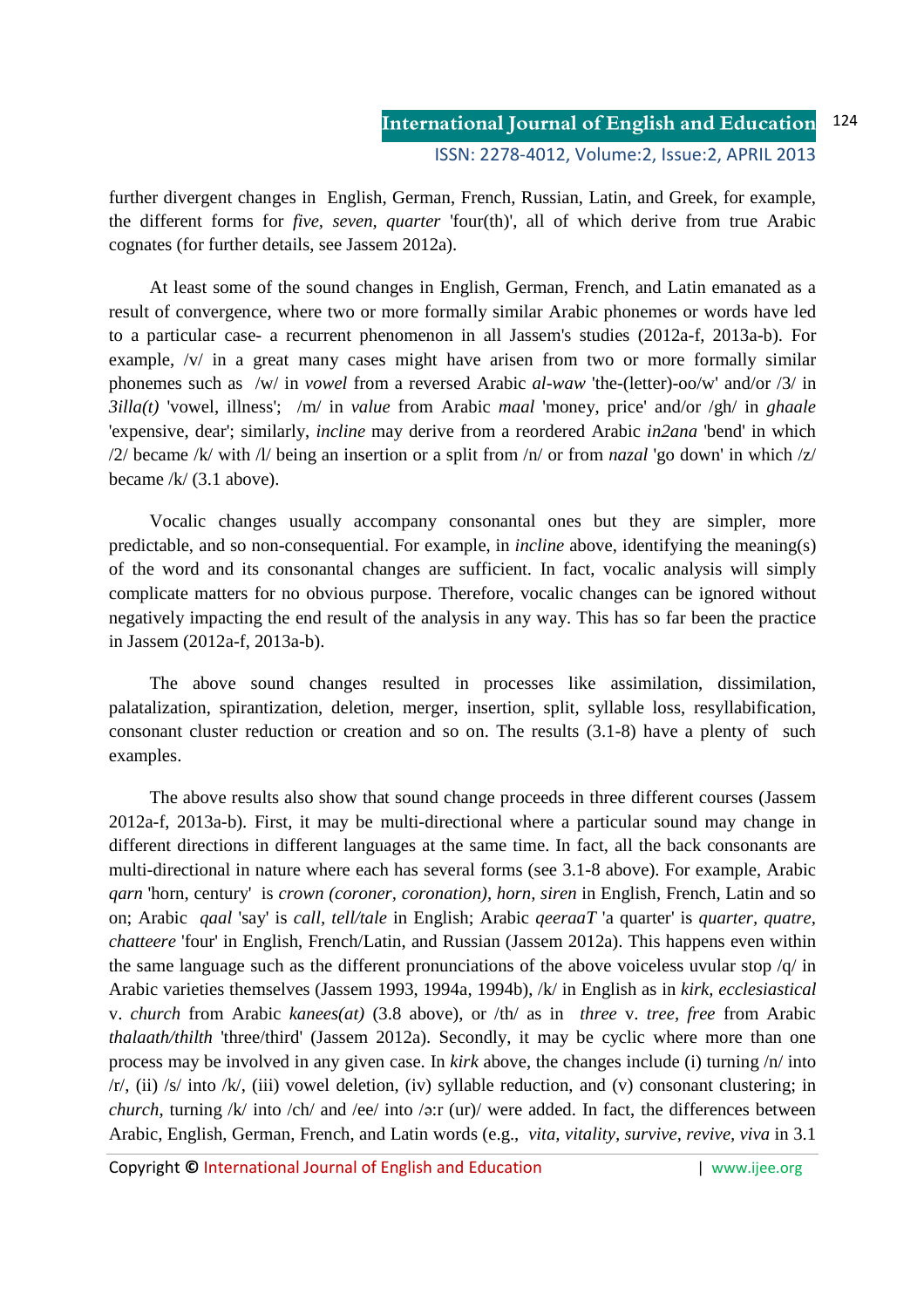above) are the result of the cyclic operation of sound change (see Jassem 2012b). Finally, it may be lexical where words may be affected by the change in different ways- a process known as lexical diffusion (see Jassem 1993, 1994a, 1994b for a survey). That is, a particular sound change may operate in some words, may vary in others, and may not operate at all in some others. For example, the different words or forms for Arabic *kaneesat* 'church' in English, where /k/ varies with /ch/ in *church* and /k/ in *kirk* and *ecclesiastical* is a case in point; other examples are *book/copy, scribe* (German *schreiben* 'write') from Arabic *katab* 'write'; *horn, siren, crown* from Arabic *qarn* 'horn'. The different realizations of Arabic phonemes in English and European languages are all of this kind here.

All the changes above exhibit naturalness and plausibility; for example, the change of  $/k$ , a voiceless velar stop (e.g., *kirk*), to /ch/, a voiceless palatal affricate (e.g., *church*), is more natural than to /s/, a voiceless alveolar fricative, as the first two are closer by place and manner (cf. Jassem 2012b); the last is plausible. Likewise, the change of *qaal* 'say' to *call* is natural while to *tell, tale* is plausible; the change of Arabic *qarn* to *crown* and *horn* is natural while to *siren* is plausible. (For further detail, see Jassem (2012a-f, 2013a-b).)

Thus the above results agree with Jassem's (2012a) investigation of numeral words, common religious terms (Jassem 2012b)**,** pronouns (Jassem 2012c), determiners (Jassem 2012d), verb *to be* forms (Jassem 2012e), inflectional 'gender and plurality' markers (2012f), derivational morphemes or affixes(2013a), and negative particles (2013b) in English, German, French, Latin, Greek, and Arabic which were found not only to be genetically related but also rather dialects of the same language. In all, the percentage of shared vocabulary or forms between Arabic and English, for instance, was 100%, which means that they belong to the same language (i.e., dialects), according to Cowley's (1997: 172-173) classification. In short, the lexical root theory is as adequate for the analysis of the present case as it has been for all the previous ones.

To sum up, all the foregoing phonemes and words in Arabic, English, German, French, and Latin are true cognates in the sense of having similar forms and meanings where Arabic can be safely said to be their origin all. Jassem (2012a-f, 2013a-b) offered some equally valid reasons for that to which the curious reader can refer. One such reason is the phonetic complexity, multiplicity and variety of Arabic 'back' consonants as opposed to the simplicity of English, German, French, and Latin ones in which the lower back part of the mouth or throat lies idle, phonetically speaking. Owing to their complexity, variety, and multiplicity, Arabic phonemes are, therefore, the real or original cognates from which English, German, French, and Latin forms stemmed.

### **6. Conclusion and Recommendations**

The different back phonemes in English, German, French, Latin, Greek, and Arabic are true cognates, some of which change form according to phonological, morphological and/or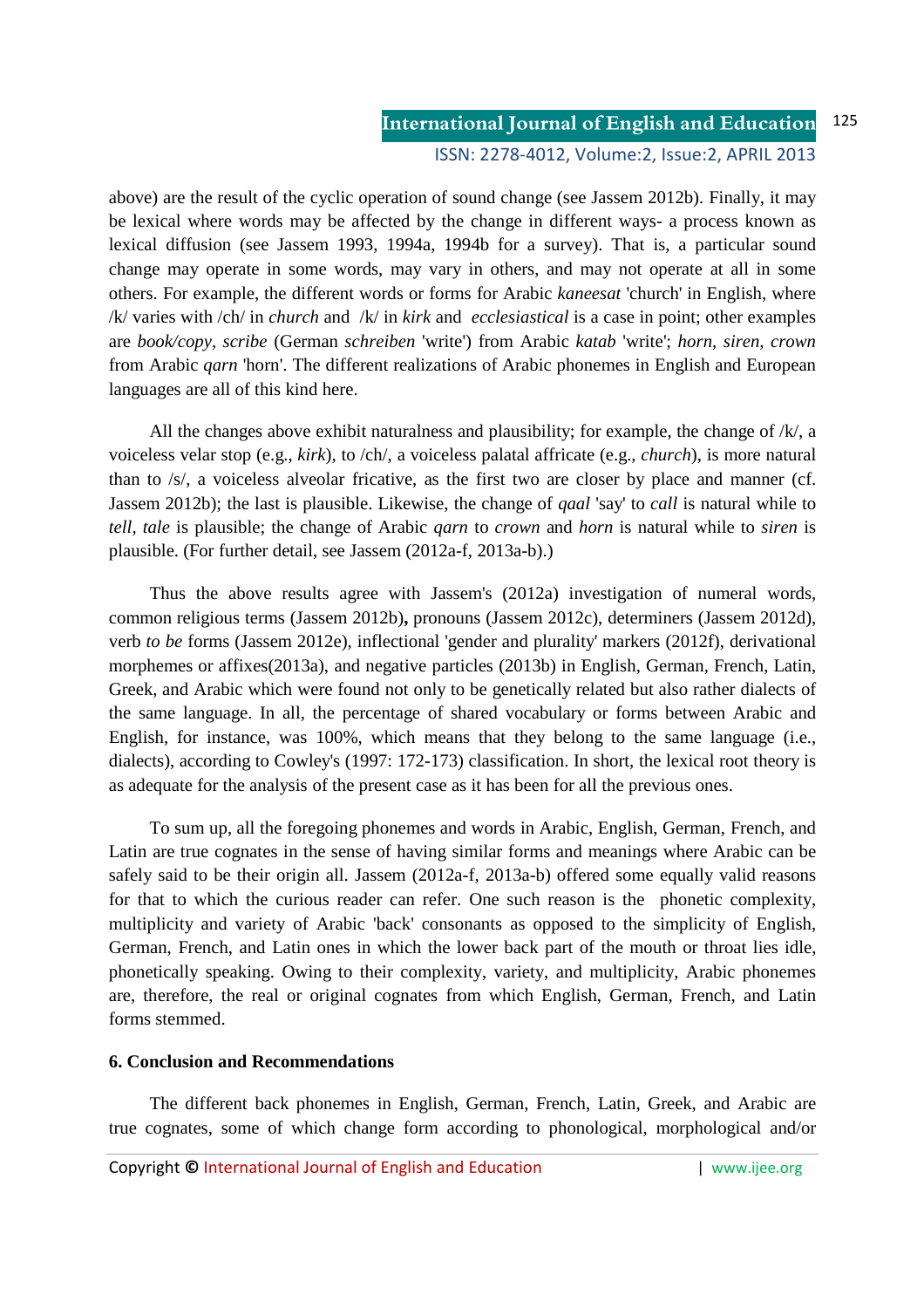lexical factors or conditions (Jassem 2013a, forthcoming). The main ideas of this paper can be summarized as follows.

- i) Arabic has a more complex and varied consonantal system than English, German, French, Latin, and Greek which have simpler systems in lacking the pharyngeals  $/2 \& 3/$ , the uvular and glottal stops /q & '/, the emphatics  $\overline{T}$ , D, S, & Dh/, and, to a lesser extent, the velar (and glottal) fricatives /kh, gh  $(\&$  h)/. However, all have been replaced by closer consonants which are alike in place, manner, and/or voice (see 3.1-8).
- ii) The unique consonant /v/ in English, German, French, and Latin has developed from Arabic back consonants, especially /2, 3, kh & gh/ besides others like /w, b, m, f, th, dh, D, Dh/ (3.1-4, 5. above).
- iii) The changes affecting Arabic sounds in English, German, French, and Latin are more advanced than those in Arabic as is the case with  $/q$  and  $/k$  which passed into  $/t \& h/$ , amongst others (3.7-8 above).
- iv) The changes were multi-directional, cyclic, and lexically diffuse in nature; all were also natural and plausible also.
- v) Convergence was a common source of English phonemes where two or more similar Arabic sounds led to a new one as the above results and discussion show (3.1-8 above).
- vi) Vocalic changes do accompany consonantal changes but these are simpler, more limited in nature and often non-consequential. The three basic vowels  $/aa$ , oo,  $\&$  ee $/$  swap qualities amongst one another in a limited way such as raising v. lowering, backing v. fronting, and shortening v. lengthening. Moreover, while the root consonants carry word basic meanings, the function of vowels is mostly grammatical such as tense markers and phonetic such as linking consonants. Therefore, they can be ignored in relating words to each other. Once the meaning of the case/word has been ascertained and its consonantal changes identified, the vowels are done by default.

In conclusion, the lexical root theory has proven over and over again its applicability to and adequacy for the analysis of the close genetic relationships between Arabic, English, German, French, Latin, and Greek phonemes. The absence of back consonantal phonemes, especially the pharyngeals /2 & 3/, and their evolution into simpler forms in European tongues points to their Arabic origin in essence. To consolidate these findings, further research is required into especially the pharyngeals to determine whether there are any linguistic conditions or factors governing their different realizations in English and (Indo-)European languages. In fact, all other language levels need research. Moreover, the application of such findings to language teaching, lexicology and lexicography, translation, cultural (including anthropological and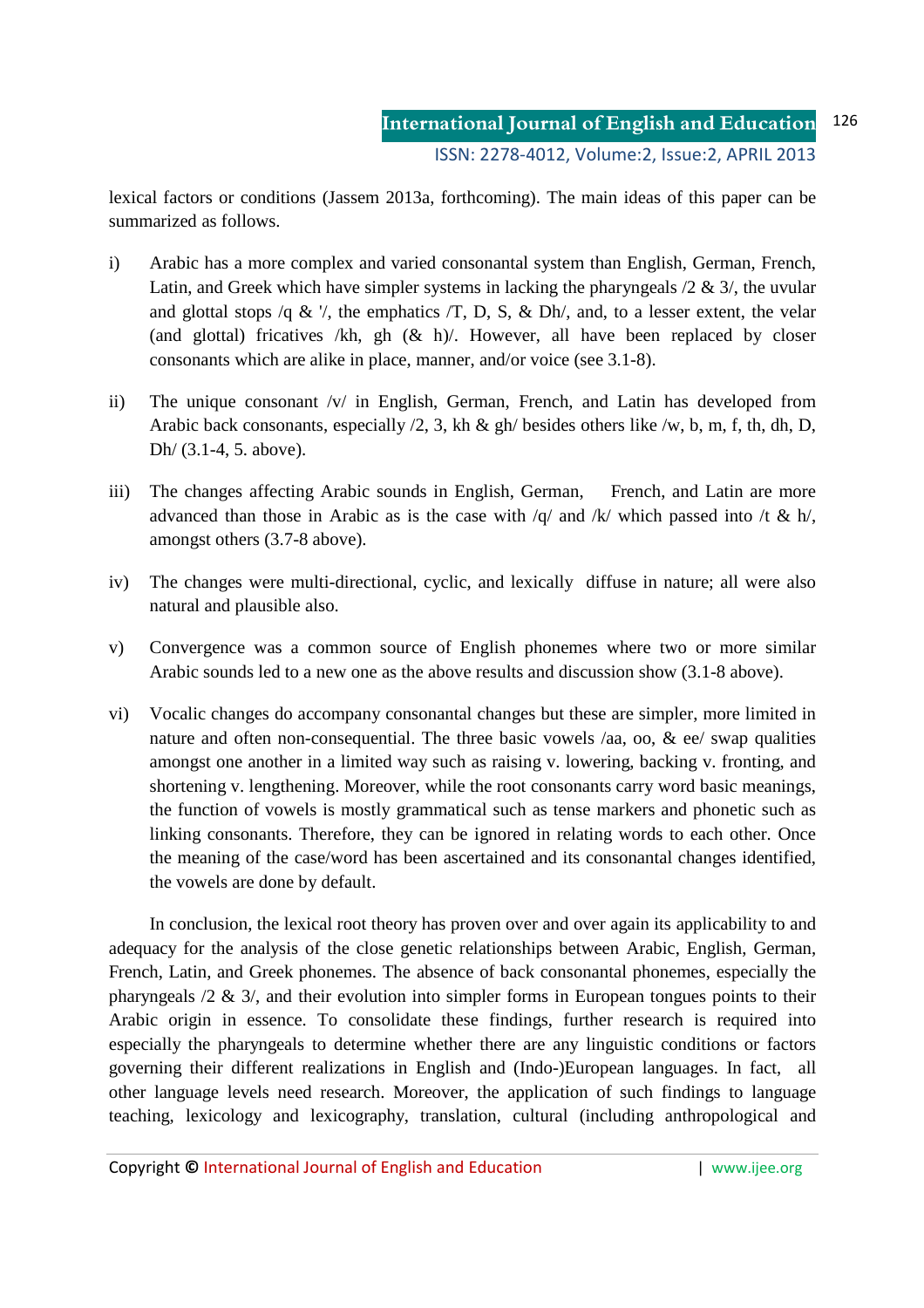historical) awareness, understanding, and heritage (Jassem 2012a-f, 2013a-b) is badly needed. This research opens up interestingly endless and extremely useful windows and grounds, whose results will hopefully bring down world barriers and prejudices of all kinds where language learning and cultural adaptation will eventually seem alluring and easier a great deal.

## **Acknowledgements**

Thanks are extended to everyone who contributed to this research in any way worldwide. For my inspiring and supportive wife, Mandy M. Ibrahim, words fail me.

### **References**

- Algeo, J. (2010). *The origins and development of the English language*. ( $6<sup>th</sup>$  edn.). Wadsworth Cengage Learning.
- Alsuyuti, Jalal-ud-din. (2010). *Almuzhir fi 3uloom al3arabiat*. Misr: Muhammad Ali Subaih Press.

Bauer, Ingrid. (2012). The German alphabet. Retrieved http://*german.about.com/od/pronunciation/a/The-German-Alphabet.htm* (11 December 2012)*.*

- Bergs, Alexander and Brinton, Laurel (eds). (2012). *Handbook of English historical linguistics*. Berlin: Walter de Gruyter.
- Campbell, L. (2006). *Historical linguistics: An introduction.* (2<sup>nd</sup> edn). Cambridge, Mass.: The MIT Press.
- Celce-Murcia, M., Brinton, D.M., Goodwin, J.M., & Griner, B. (2010). *Teaching pronunciation: A course book and reference guide.* (2<sup>nd</sup> edn). Cambridge: Cambridge University Press.
- Crowley, T. (1997). *An Introduction to historical linguistics*. (3rd edn). Oxford: Oxford University Press.
- Crystal, D. (2010). *The Cambridge encyclopedia of language*. (3rd ed). Cambridge: Cambridge University Press.
- Harper, Douglas. (2012). *Online etymology dictionary*. Retrieved http://www.etymonline.com (October 10, 2012).

Ibn Manzoor, Abi Alfadl Almisri. (1974). *Lisan al3arab*. Beirut: Dar Sadir.

- Ibn Seedah, Ali bin Ismail. (1996). *AlmukhaSSaS*. Beirut: Daar I2ya Alturath Al3arabi and Muassasat Altareekh al3arabi.
- Jassem, Zaidan Ali. (1993). *Dirasa fi 3ilmi allugha al-ijtima3i: Bahth lughawi Sauti ijtima3i fi allahajat al3arabia alshamia muqaranatan ma3a alingleeziyya wa ghairiha*. Kuala Lumpur: Pustaka Antara.
	- \_\_\_\_\_\_\_. (1994a). *Impact of the Arab-Israeli wars on language and social change in the Arab world: The case of Syrian Arabic.* Kuala Lumpur: Pustaka Antara.
		- \_\_\_\_\_\_\_\_. (1994b). *Lectures in English and Arabic sociolinguistics, 2 Vols*. Kuala Lumpur: Pustaka Antara.